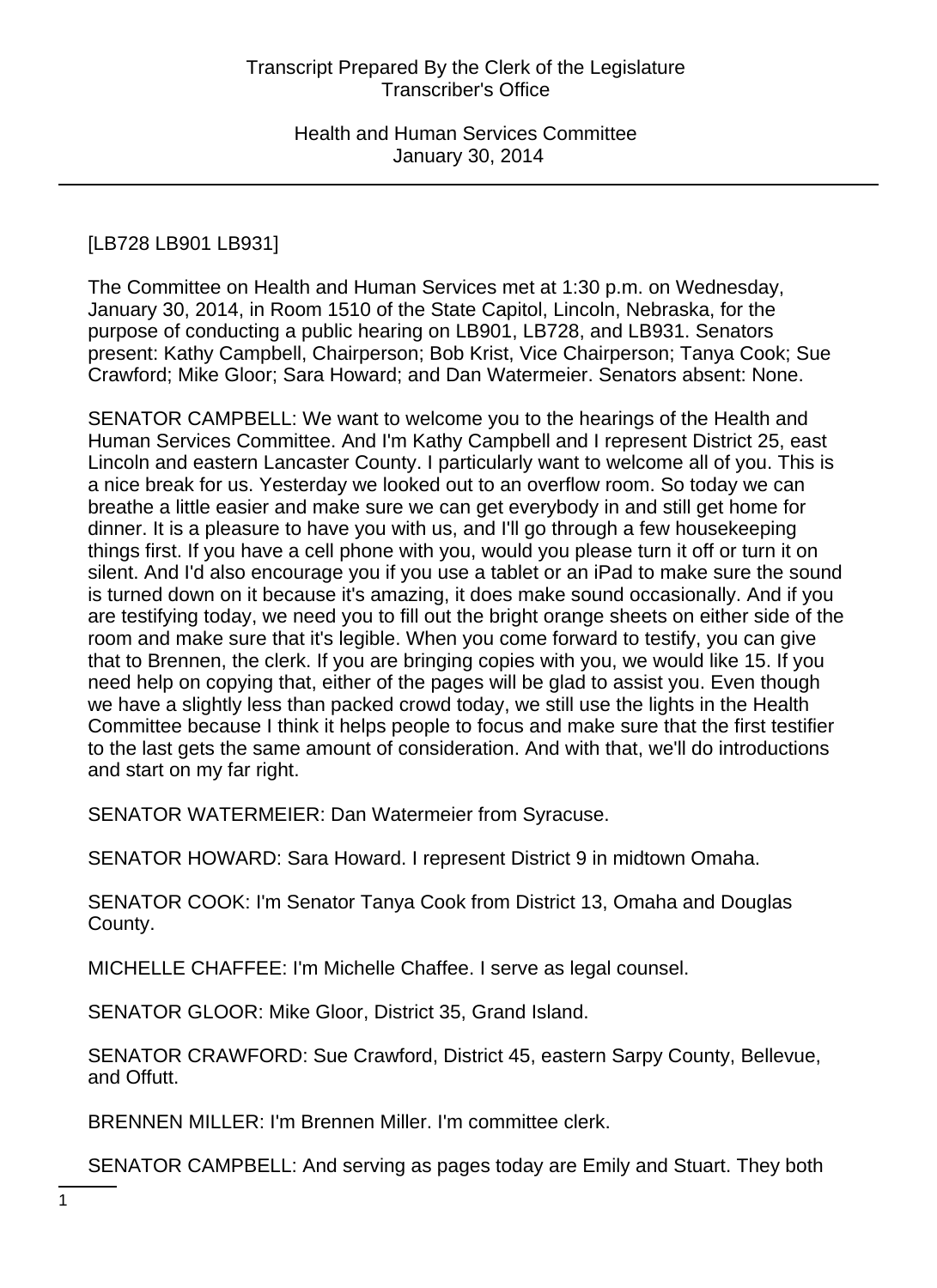are at the University of Nebraska. Stuart is studying English and Emily is studying political science. And Emily is from Sioux Falls, South Dakota, and Stuart is from Lincoln. So they'll be glad to help you in any way that they can. With that, we will move ahead and open the hearing for LB901, Senator McGill's bill to provide for psychology internships through the behavioral health education center. Welcome, Senator McGill. I think this is your first...second time. [LB901]

SENATOR McGILL: Hello. Second time. I don't think I'll be back though, so I'll try to make the most of it. Oh my goodness, this could be my last ever Health and Human Services Committee as a senator. That's devastating. [LB901]

SENATOR CAMPBELL: A mainstay for the committee. [LB901]

SENATOR McGILL: I'll have to come back as an everyday person. [LB901]

SENATOR CAMPBELL: Absolutely. [LB901]

SENATOR McGILL: Or maybe as Auditor. (Laughter) [LB901]

SENATOR CAMPBELL: In whatever role. [LB901]

SENATOR McGILL: In one way or another. [LB901]

SENATOR CAMPBELL: In whatever role. I think that was an announcement or a commercial or...you know, Senator McGill, whatever role, you are always welcome here. [LB901]

SENATOR McGILL: Why, thank you. [LB901]

SENATOR CAMPBELL: We've spent a lot of time on the bills that you've presented for children and families and adults and certainly you care very much and we appreciate that. [LB901]

SENATOR McGILL: (Exhibits 1 and 2) Oh, absolutely. And I...well, for the record, I'm Amanda McGill, M-c-G-i-l-l, I'm here today to introduce LB901. Along the lines of what Senator Campbell was just saying, this is a bill to address Nebraska's critical shortage of mental health services. I'm not going to belabor the point too much about...this committee knows that we have a shortage and that it's a serious problem. Through strides that have been made, you know, even just during my time here since '08, we've still come up short in terms of really filling this professional gap. And as you know, a strong majority of mental health professionals in Nebraska practice in metropolitan counties or the larger ones, leaving only 28 percent of mental health work force to cover 70,000 square miles and serve nearly 900,000 people. This bill would create a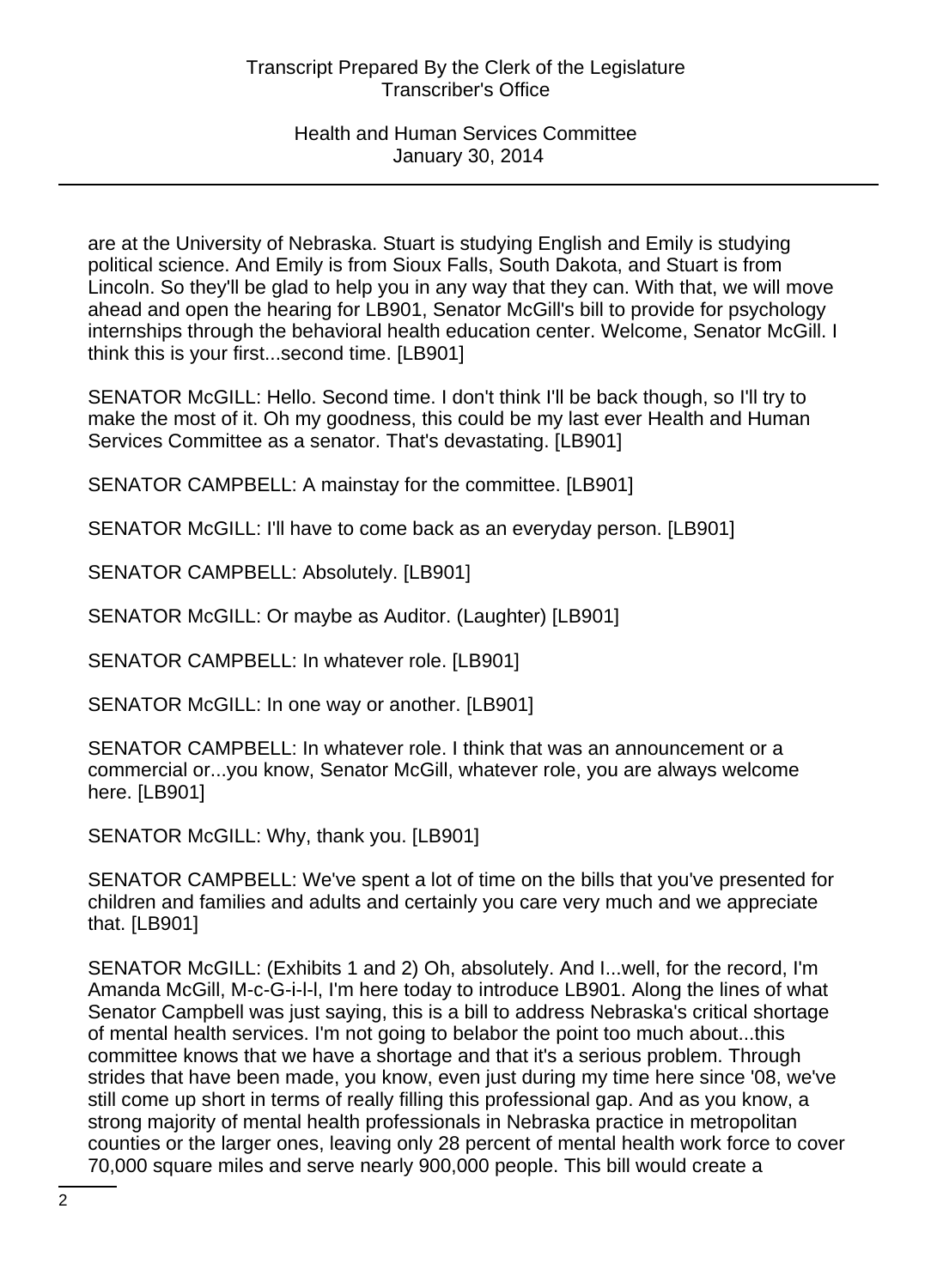Health and Human Services Committee January 30, 2014

psychology internship program under the existing structure of the University of Nebraska Medical Center Behavioral Health Education Center. The program would provide funding for five doctoral level psychology internships the first year and ten by year three. Upon completing orientation, each intern would be placed at one primary care delivery site in rural or medically underserved community. This bill will build on our mental health work force and reach thousands of patients that may not get treatment otherwise. I ask you to consider LB901 as a piece of the solution to increasing mental health services in Nebraska. I've given you a couple of handouts there, one just showing demographically, you know, the lack of service in areas, and then one that is much more descriptive about the program itself. And with that, I've got some other folks lined up to testify and I plan to stick around for closing to see if there are any questions. [LB901]

SENATOR CAMPBELL: Questions for Senator McGill on the bill? Will you be staying to close, Senator? [LB901]

SENATOR McGILL: Yeah. I'll stick around. [LB901]

SENATOR CAMPBELL: Okay. [LB901]

SENATOR McGILL: I do have a couple of bills in Judiciary coming up but I think I have enough time. [LB901]

SENATOR CAMPBELL: Okay. If they come and get you, we'll know. [LB901]

SENATOR McGILL: Okay. [LB901]

SENATOR CAMPBELL: We will start with our first proponent for LB901. Good afternoon. [LB901]

JOSEPH H. EVANS: Good afternoon. [LB901]

SENATOR CAMPBELL: Go right ahead. [LB901]

JOSEPH H. EVANS: (Exhibit 3) Okay. Senator Campbell and members of the HHS Committee, I'd like to thank you for the opportunity to speak in support of LB901 which will provide state funding for doctoral internships in psychology, one of the major fields of behavioral health provision. My name is Dr. Joe Evans, that's E-v-a-n-s, and I am the director of psychology and a professor at the University of Nebraska Medical Center. I am also the associate clinical director for the Behavioral Health Education Center of Nebraska which has been legislatively funded to improve behavioral health services for all Nebraskans. I speak today as an individual who has some expertise in the field and I do not represent the University of Nebraska. I ask you to support the creation of a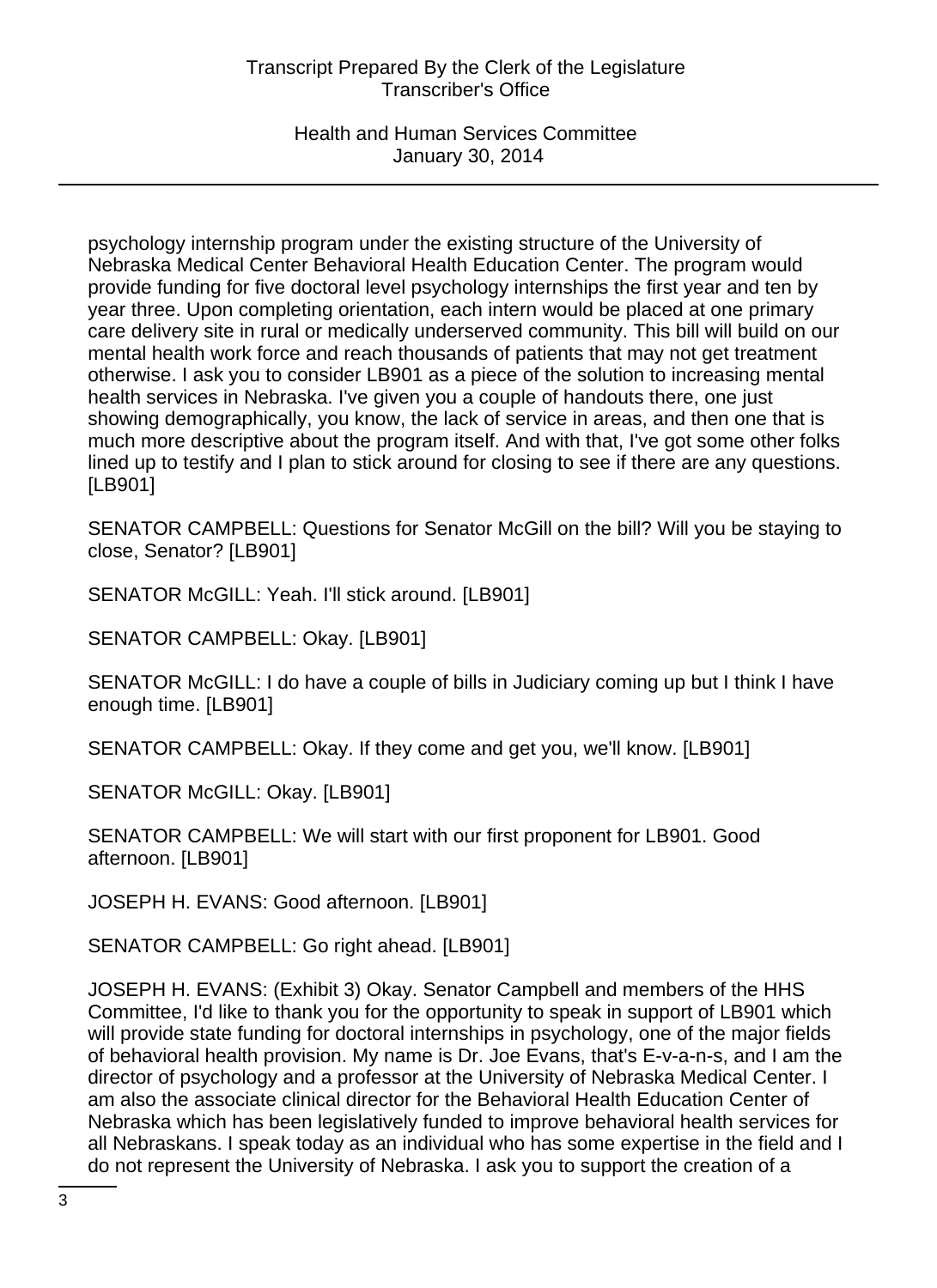Health and Human Services Committee January 30, 2014

state-supported internship program that will provide psychology doctoral students with opportunity to remain in Nebraska and help address the significant shortage of behavioral health providers in our state. We estimate that with adequate funding ten interns can produce 7,000 to 8,000 patient visits that would not normally have been available to Nebraska citizens. More importantly, the opportunity to retain these providers in the state to future behavioral health needs of the population would be greatly enhanced. The Behavioral Health Education Center of Nebraska was created in 2009 by the Legislature with the mission of improving behavioral health services for Nebraskans through improving training, continuing education, work force development, and retention activities designed to improve access to care for children, adolescents, adults, geriatric patients, and families. A significant component of BHECN, as it's known in the vernacular, has been the financial support for additional residency positions for the joint psychiatric training program at the University of Nebraska and Creighton University Medical Centers. LB901 proposes to expand doctoral training to include internships for professional psychologists, an area in which there is clearly a health profession shortage area in our state. Considering the overall mission of the Behavioral Health Education Center, the ideal placement of this funding would be part of the overall BHECN project. Psychologists are behavioral health professionals with four to five years of doctoral graduate school preparation that's followed by an internship year in which the overall capstone of the psychology training experience occurs. There's three major branches of the profession, applied branches. That is clinical, counseling, and school psychologists, all of whom can be licensed as professionals in Nebraska. An approved internship involves 2,000 hours of supervised practicum experience under the mentorship of a licensed psychologist. Psychologists specialize in diagnostic assessment, psychological evaluation, psychotherapy, behavioral interventions, and consultation. Psychologists are trained to work with individuals, with children, and families and other health professionals of all types. Psychologists are increasingly integrating behavioral health services into primary care medical practices in Nebraska as part of the state's newest plan, which was developed by the Department of Health and Human Services here at...especially related to Title V, Maternal Child Health Bureau. Background information regarding the need for additional psychologists indicates that the ratio of psychologists to the general population is significantly below the national average in Nebraska, especially in rural areas. It's about actually only 18 percent of our psychologists practice outside of the Omaha and Lincoln areas. Data from recent behavioral health work force analysis published by the UNMC College of Public Health indicates that there are practicing psychologists in only 23 of Nebraska's 93 counties. Of the eight clinical psychology students who typically graduate from the doctoral program at UNL, only one typically remains in the state, and this is largely due to lack of internship availability for some of these students. Similarly, psychology students from UNL's Counseling and School Psychology training programs are often compelled to leave Nebraska for their internships, many of whom do not return. There's only one American Psychological Association-approved internship in the state. And at present, there are only two state-supported internships, those being both at the Beatrice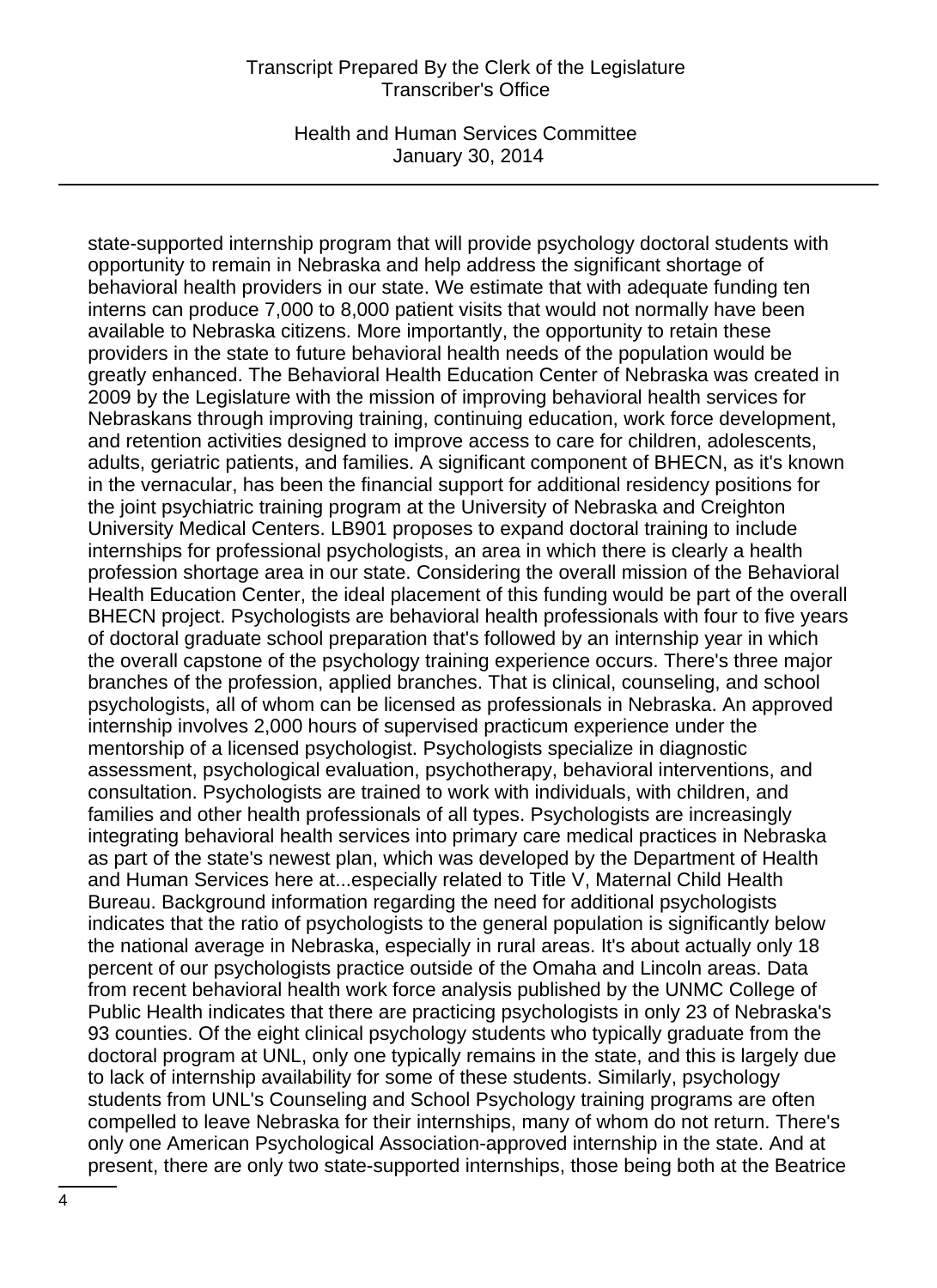State Development Center. There is an opportunity for Nebraska to be a national leader in the development of integrated behavioral health services with the addition of funds for expanded psychology internship training. This bill is one concrete method of addressing healthcare needs for all Nebraskans, especially in underserved areas of the state. And the return on investment for these new state resources will be significant. Please consider advancing LB901. And I'd be happy to answer any questions. [LB901]

SENATOR CAMPBELL: Thank you, Dr. Evans. Questions? Senator Howard. [LB901]

SENATOR HOWARD: Thank you, Senator Campbell. When you speak to...and thank you for your testimony. When you speak to ten interns producing 7,000 to 8,000 patient visits, approximately how many patients do you believe that would be? [LB901]

JOSEPH H. EVANS: The average...we have a primary care training program where we actually train individuals to work with physicians side by side in their practices, which, number one, reduces stigma but it also increases the attendance at sessions. Typically we see an average of four to five sessions. So if you divide that up it would be probably 2,000 families or 2,000 patients per year minimally. [LB901]

SENATOR HOWARD: And then when you're speaking to the psychologist working in a primary care physician's office, are you practicing sort of the SAMHSA recommended integrated behavioral health and primary care model? [LB901]

JOSEPH H. EVANS: Yes. That's correct. [LB901]

SENATOR HOWARD: Okay. Thank you. [LB901]

SENATOR CAMPBELL: Senator Gloor. [LB901]

SENATOR GLOOR: Thank you, Senator Campbell. Thank you, Dr. Evans. Are we actually adding...and as I understand, we start with five and grow to ten, is that correct? [LB901]

JOSEPH H. EVANS: That would be the hope. [LB901]

SENATOR GLOOR: Are those actually five more psychologists in training or are we taking from the pool we have of those being trained and just retraining them or training them in a different setting? [LB901]

JOSEPH H. EVANS: This would be new positions. [LB901]

SENATOR GLOOR: So we're actually adding overall numbers within the state. [LB901]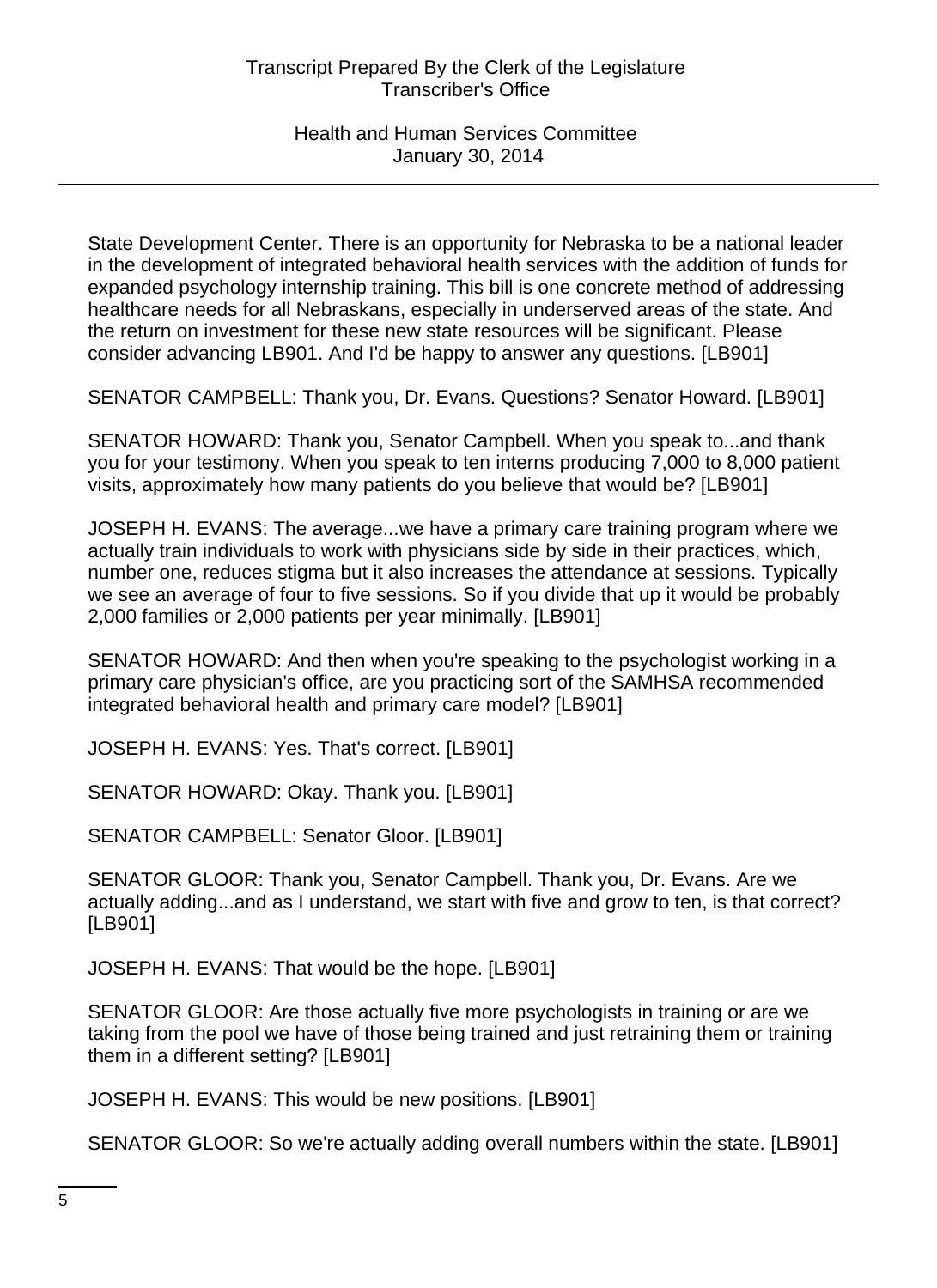JOSEPH H. EVANS: Yes, adding in, that's correct. [LB901]

SENATOR GLOOR: Is any component of this or is there any component of this that would then provide some degree of encouragement for those interns to stay in those communities or go back to those communities? Training there is a nice exposure but what we really need, obviously, is to increase the numbers overall in those communities. [LB901]

JOSEPH H. EVANS: Definitely. And the hope is that we will be able to recruit more individuals from the UNL training programs because all the doctoral training programs in the state run through...for psychology run through UNL. We have many students who are from the state, actually have two that will be testifying later on today, and who want to stay and remain in the...providing services in Nebraska. If we take a look at 80 percent of the physicians outside of the Omaha and Lincoln area are family medicine physicians, we have in the past we've really emphasized working with pediatricians in child areas, and I think we've done a relatively good job of doing that. We have 19 clinics out there now where we have either a psychologist or a social worker or a counsellor that we've trained to work side by side with the physician all the way from Rushville, Nebraska, to Grand Island to Valley and Omaha. So we think we've got the method for doing this. One of the issues is how do we get people back coming into the state, and it's not just a matter of keeping some people here, it's also attracting people from other areas... [LB901]

SENATOR GLOOR: Sure. [LB901]

JOSEPH H. EVANS: ...to come to our state and remain. So we have an internship year and then we hope to follow that up with a postdoctoral training with the idea that if you're there for two years and you're living in that community, there's a much higher probability that you might stick around. [LB901]

SENATOR GLOOR: A number of years ago I was involved in my previous life in helping with the development of the RHEN program when it first rolled out of the university for family practice residents, and I think eventually it's expanded to pharmacists and therapists and a few other components. But I think the track record with the RHEN program was pretty good. The one-year, two-year exposure, whatever it might be, did give the community a better opportunity in those practices and practitioners a better opportunity to present themselves to the student, to the intern in a manner that improved the chances that they'd come back when they went back to Lincoln to finish up their training. So it isn't as if this is a brand new approach. I think it's been tried through the RHEN program anyway and been successful. One last question if I might. There has to be a Ph.D. psychologist in the community that's the mentor through this whole thing, is there not? [LB901]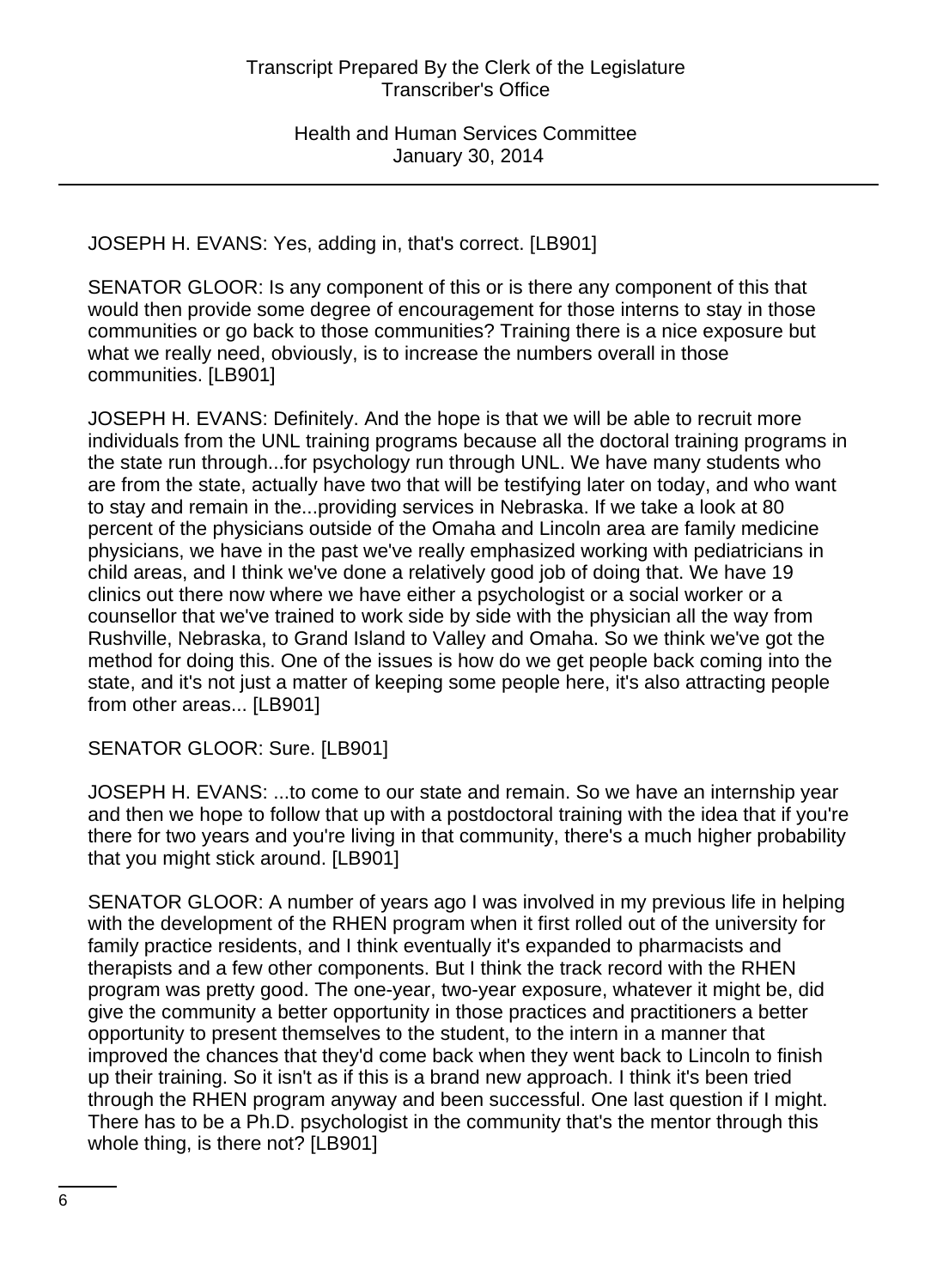JOSEPH H. EVANS: Yes. [LB901]

SENATOR GLOOR: Okay. [LB901]

JOSEPH H. EVANS: And we have a number of...as you can see, there's 23 different communities that we have out there. One of our goals is...and we know we're never going to get a Ph.D. psychologist in every town in Nebraska. One of our goals is to try to put a behavioral health provider in every community with at least a population of 5,000. That's been a RHEN...I mean, a BHECN goal, you know, for the last several years. And we know that you have to have a certain population base in order to support someone. [LB901]

SENATOR GLOOR: Sure. [LB901]

JOSEPH H. EVANS: And but that usually means at least three physicians that you can work with. So that's our goal and I think we've met about half of those for pediatricians now. Now we're turning to the family medicine physicians and trying to bring in people who can see folks across the age range, so all the way from birth through geriatrics. [LB901]

SENATOR GLOOR: Okay. Thank you. [LB901]

SENATOR CAMPBELL: Senator Crawford. [LB901]

SENATOR CRAWFORD: Thank you, Senator Campbell. So do I understand you correctly that an emphasis here is providing people with the experience in their internship really working with a primary care provider so they're practicing or seeing practice in this team setting? Is that true? [LB901]

JOSEPH H. EVANS: That's correct. Yes. [LB901]

SENATOR CRAWFORD: Okay. [LB901]

JOSEPH H. EVANS: And when we...we work side by side, see patients right in the exam rooms with the physician, take the, we call them the warm hand offs, so that families don't have to wait six months to get in to see somebody. If there's an urgent need, the physician can prioritize who needs to be seen and when. But it also gives us an opportunity to work with the physicians on things like related to measuring success for, for example, psychotropic medication. And that's an area that a lot of...come back in 30 days but without much really assessment of is that improved or not. So that's one of our, I think, one of our specialities. [LB901]

SENATOR CRAWFORD: Thank you. [LB901]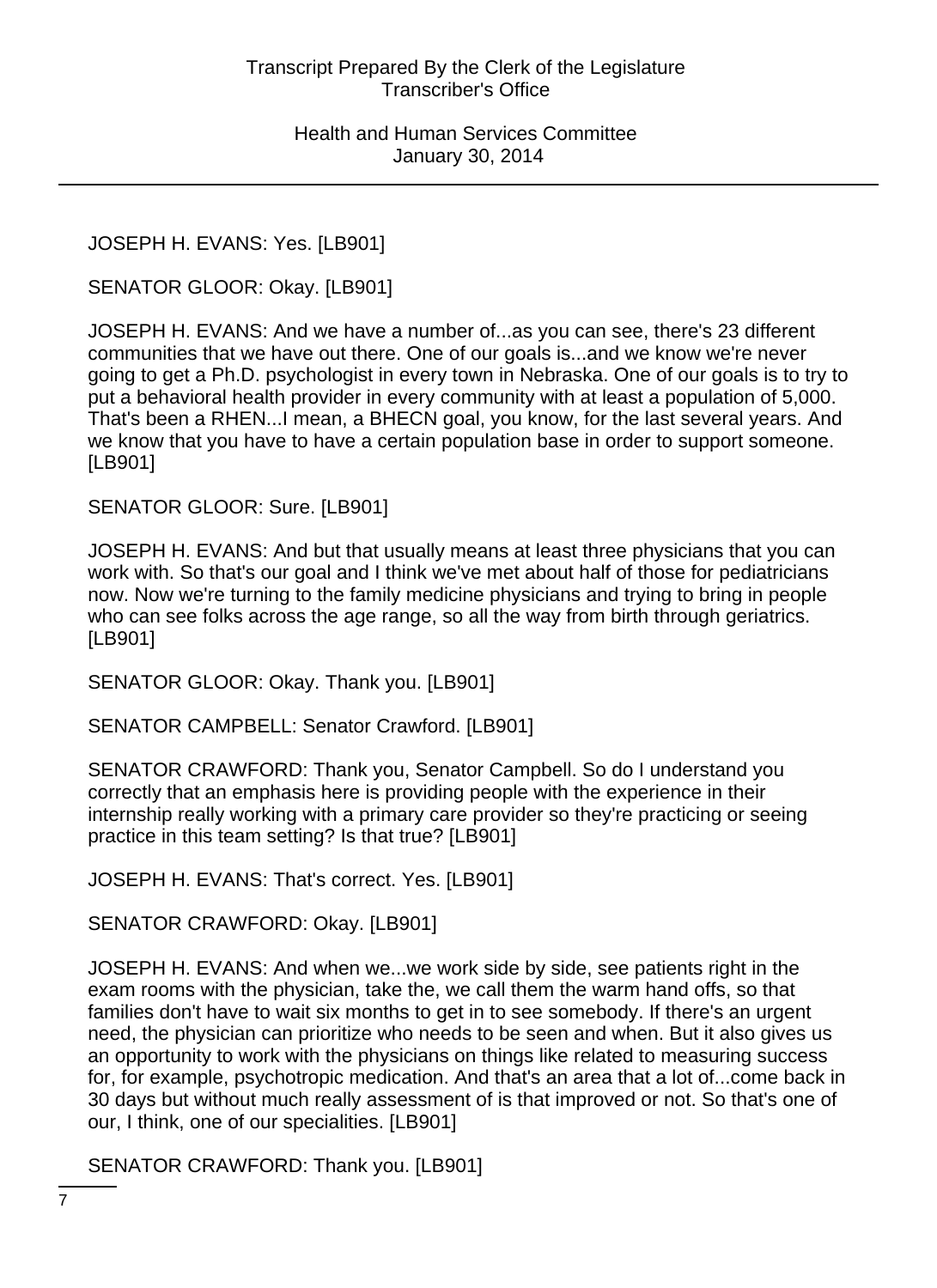SENATOR CAMPBELL: Senator Cook. [LB901]

SENATOR COOK: Thank you, Madam Chair. And thank you, Doctor, for joining us today. I have a question related to the current training for Ph.D. psychology candidates and practitioners as it relates to cultural competency, delivering culturally competent services, especially in greater Nebraska where our demographics are changing. Can you speak to that or maybe one of the students can? [LB901]

JOSEPH H. EVANS: Yes. That's clearly a major concern. And we just went through...I mean, just to give you an example, we just went through our interviews. We had 139 individuals interested in doing their internships here in...at the Med Center in our program. We had over 230 applicants overall to come to Nebraska. Out of that, we will have roughly 20 spots that people can apply to. So we went through a whole series of folks and had, I think we're at four individuals who were native Spanish-speaking. Had only two individuals that were of Afro-American descent and that's a problem. I mean, it's...our field in general doesn't have a very good track record in that area. On the other hand, we also do bring in a series of trainings that do address those issues because that is a huge issue for us. So we have trainers that come in from the Med Center as well as from the community to work with us on that. [LB901]

SENATOR COOK: And that's part of the curriculum for every student? [LB901]

JOSEPH H. EVANS: Yes, it is. [LB901]

SENATOR COOK: Okay. Thank you. [LB901]

JOSEPH H. EVANS: And we...when a student is out in the rural areas, we even will beam it in, you know, so that they can participate with the...through telehealth to...or distance learning to participate in those as well. And we had an individual, for example, who was in Lexington where the...more than half the population of kids in that school district is Spanish-speaking, so...and their families. So we had to really find some competent people to go up there and work with that group. [LB901]

SENATOR COOK: All right. Thank you. [LB901]

SENATOR CAMPBELL: Any other questions, Senators? I just want to say that I think BHECN has been probably one of the very best projects to come out of LB603. You have just accomplished a great amount of work and helping people in the whole healthcare across the state become a resource to them. [LB901]

JOSEPH H. EVANS: Thank you. [LB901]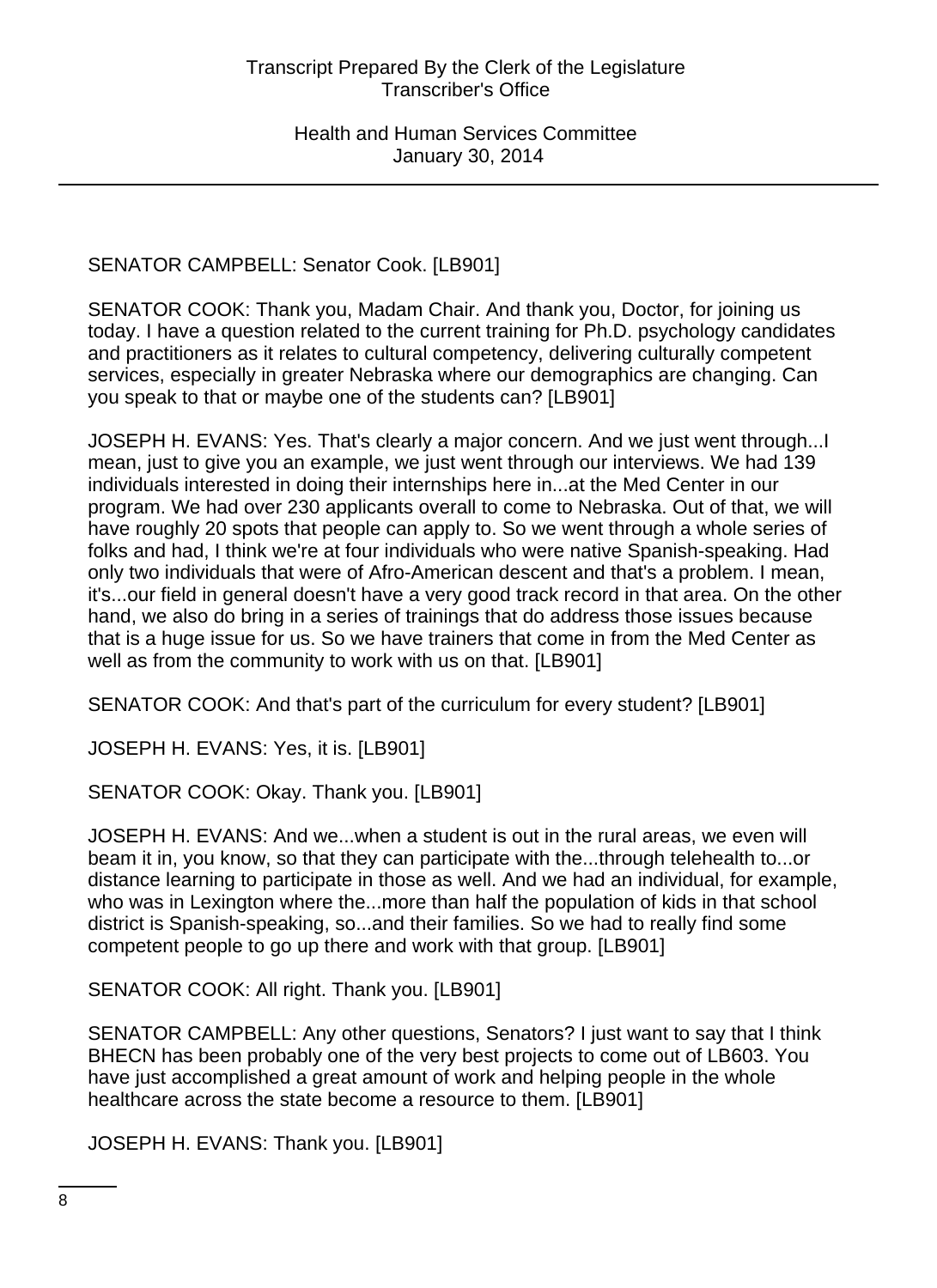SENATOR CAMPBELL: And, Dr. Evans, that's terrific. [LB901]

JOSEPH H. EVANS: Thank you. [LB901]

SENATOR CAMPBELL: Our next proponent. [LB901]

WILLIAM SPAULDING: Good afternoon. [LB901]

SENATOR CAMPBELL: Good afternoon. [LB901]

WILLIAM SPAULDING: (Exhibit 4) I'm Dr. Will Spaulding. I'm a professor of psychology in the doctoral training program in clinical psychology at UNO. So... [LB901]

SENATOR CAMPBELL: Sir, would you spell your name, Dr. Spaulding? [LB901]

WILLIAM SPAULDING: I'm sorry. It's William Spaulding, S-p-a-u-l-d-i-n-g. [LB901]

SENATOR CAMPBELL: Thank you. Go right ahead. [LB901]

WILLIAM SPAULDING: So Dr. Evans and I are in a sense at opposite ends of the pipeline. My job is to prepare doctoral graduate students for the internship. His job is to train them on the internship. Obviously we have a lot of common interests and we work closely in developing the training infrastructure in Nebraska and nationally. I have a more detailed letter of testimony that's being passed out. I'll try to hit some highlights based on some of the questions that were put to Dr. Evans. First, let me make a comment about the role of the clinical psychologist in the mental health system. As many people have observed a major bottleneck in our mental health system is our ability to serve children and adults who have the most severe and disabling problems. In my practice, and I do practice as well as teach, the adolescents that I see have been in the system for years. They've been bouncing between correctional and psychiatric facilities in foster placements. They're from all over Nebraska. Often they're far from their homes. They have brain development conditions other than the familiar forms of mental retardation, so they are not served in the developmental disability system. They're at high risk for psychiatric institutionalization or imprisonment as young adults. By the time they get to me, they have accumulated a half a dozen psychiatric diagnoses. They are on a multitude of psychiatric drugs having dubious benefits. And they've seen a parade of therapists and counsellors with no success. We have the science and the technology to help these individuals but it requires specialized individualized and coordinated treatments. Doctoral psychologists bring to the treatment team in the advanced understanding of human development, cognitive functioning, and person-environment interactions that is absolutely necessary for successful treatment of such complex problems. The statewide proliferation of masters level therapists and the wider availability of drug prescriptions in the improvements of the child welfare case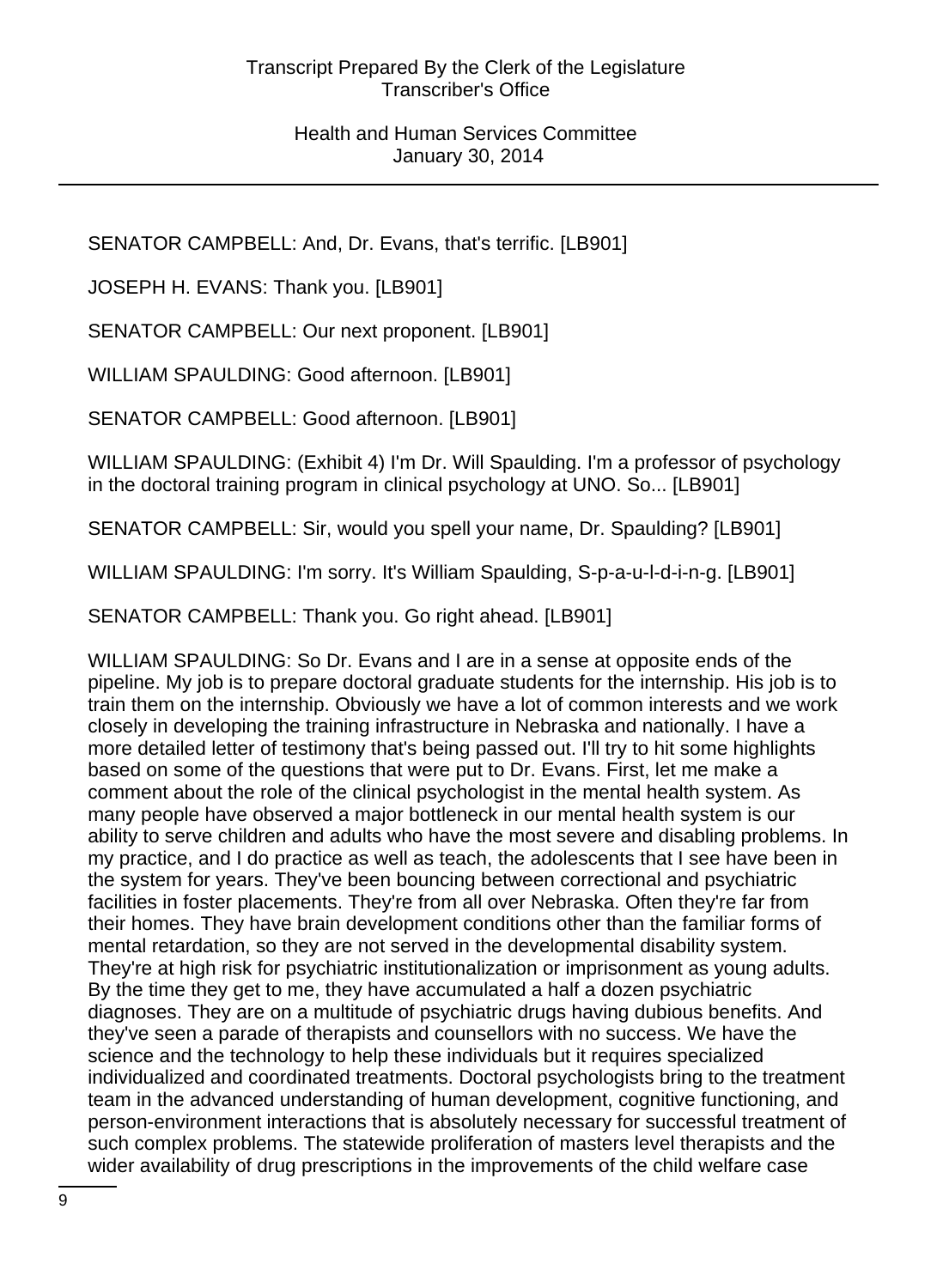Health and Human Services Committee January 30, 2014

management system have done nothing yet to reduce this problem. And I should also say that although my job is at UNL, I'm here representing the Nebraska Psychological Association where I'm the chair of the legislative committee. As has been mentioned, Nebraska has been subsidizing psychiatric training at the medical school for some years now through BHECN. And this reflects the importance of government support of advanced professional training in mental health. Also, BHECN is doing some very important resource development throughout the state. However, these have done nothing to address our statewide shortage of psychologists which is statistically more severe than the shortage of psychiatrists or any other mental health professionals. We're fortunate, as has been mentioned, to have one of the finest doctoral clinical psychology programs in the country at UNL. But very few of its graduates stay in Nebraska, in part because they need to go elsewhere to complete their intern training. Those few that return do go to leadership positions throughout the state in the VA, in public and private mental health services, and the correctional system. But we need practitioners on the ground. Internship training is a major factor in attracting psychologist practitioners to geographic locations, and we've known this for some time in the psychology training community. A Nebraska example is the Norfolk area where the intern program at Norfolk Regional Center created the core of today's professional psychology community in Norfolk. That program was shut down by NDHHS, eliminating what should now be a major conduit of new psychologists into outstate Nebraska. My letter includes an excerpt that was provided by my colleague in Scottsbluff, Dr. Anne Talbot, a psychologist there. And I just want to quickly hit a couple of highlights of her input. Regarding her practice, she says we provide crucial evaluations, consultations, integrated treatment recommendations to district courts, mental health boards, juvenile court justices, child welfare case managers, and family courts. To do so, we must travel continuously in a 100 mile or more radius. Several more of us provide supervision and consultation to masters level therapists who are desperate for doctoral level help with the complex cases they are unprepared to managed independently. Also, all too often we are called in to evaluate and consult on train-wreck cases that have been misdiagnosed and inappropriately treated by insufficiently trained professionals. She says western Nebraska currently does not benefit from any of the current psychology training sites. Interns placed in eastern Nebraska don't come west. The single most effective way to bring psychologists to western Nebraska is to have an intern site here. My colleagues and I strongly support LB901, and when it is implemented, we will do everything we can to collaborate with our eastern colleagues--that's me I guess--to develop a western site for the BHECN program preparing new psychologists to live and practice here and confront the special challenges of mental health services in a rural western environment. [LB901]

SENATOR CAMPBELL: Thank you, Dr. Spaulding. Questions from the senators? Dr. Spaulding, I would say that members of this committee and certainly not the new members but several years ago we had the opportunity to meet Dr. Talbot in the child welfare hearings across the state, and she testified before the committee. So we're very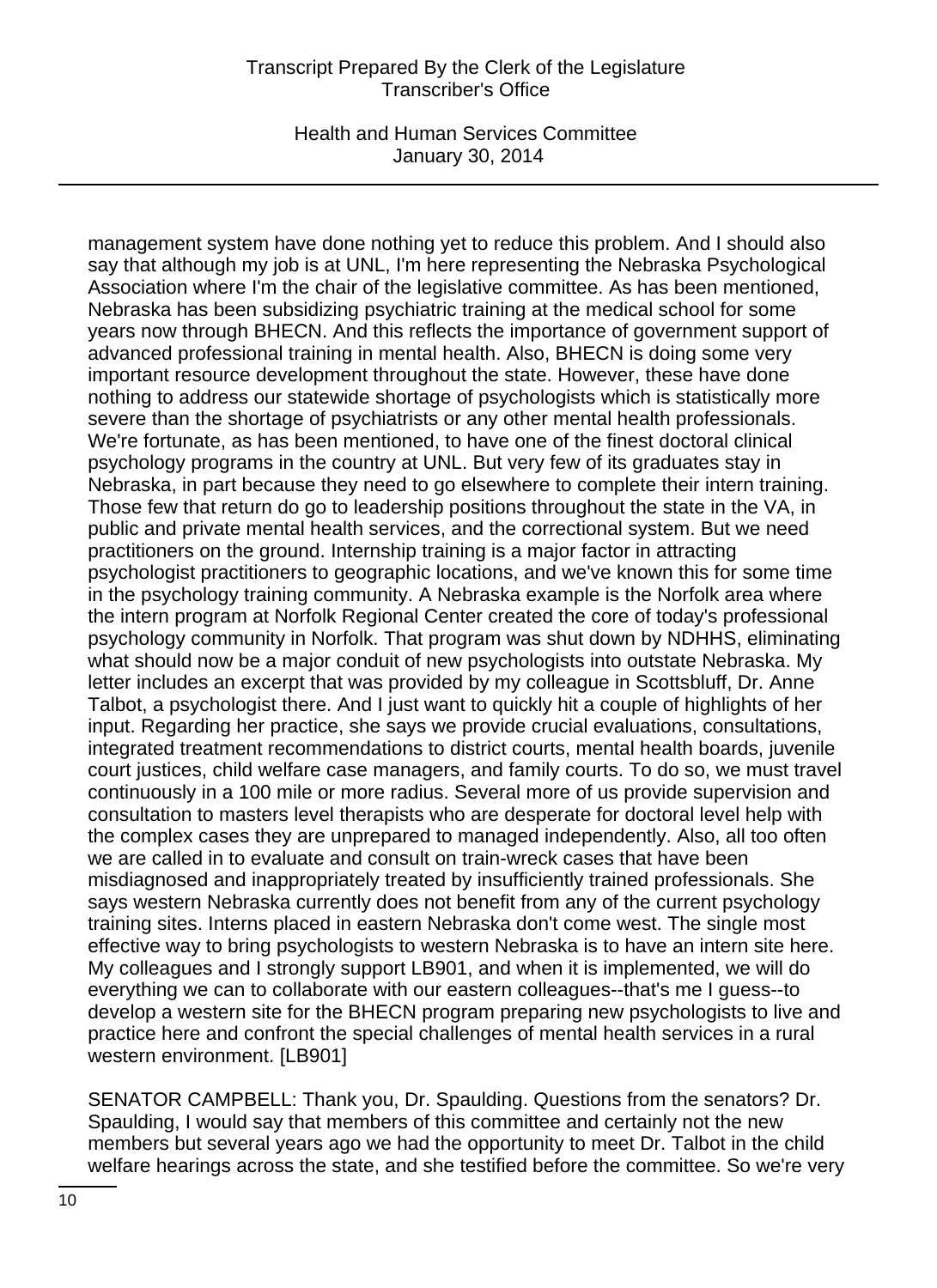aware and fortunate to have her talents. [LB901]

WILLIAM SPAULDING: We are fortunate to have her in the state. [LB901]

SENATOR CAMPBELL: Exactly. And certainly in that area of the state, as your testimony tells us. Any other comments? Thank you, Dr. Spaulding. [LB901]

WILLIAM SPAULDING: If I may quickly respond to... [LB901]

SENATOR CAMPBELL: Sure. Go right ahead. [LB901]

WILLIAM SPAULDING: ...a question from Senator Cook. The...for some years now we've been under the accreditation standards of the American Psychological Association which have put a priority on cultural competence in doctoral psychology training. When we get reviewed, we better...in our training program there's a lot of attention given to cultural competence. I am required as an instructor to include or address cultural and ethnic issues in every course that I teach and every supervisory practicum that I do in that context. I don't know how good our track record in psychology may be in regard to other professions, but I can tell you that cultural competence is at the top of the priority list in the national accreditation community. [LB901]

SENATOR COOK: Thank you. [LB901]

SENATOR CAMPBELL: Thank you, Dr. Spaulding, for bringing that up. Our next testifier. Proponent. Any other proponents? Good afternoon. [LB901]

LYNNE F. CLURE: (Exhibit 5) Good afternoon. Thank you, all, for the opportunity to speak on behalf of LB901. My name is Dr. Lynne Clure. I'm a psychologist currently completing my postdoctoral fellowship in the Munroe-Meyer Institute at the University of Nebraska Medical Center. I'm here today to speak as an individual and not on behalf of MMI or UNMC. I'm a native Nebraskan, originally from Omaha. And I recently graduated in August with my doctoral degree from the University of Nebraska-Lincoln School Psychology Program. During the last year of the training program, as you've heard from the other testifiers, students are required to complete a yearlong accredited internship in psychology. To obtain this internship, students must apply through a national matching service. And I completed my internship in Memphis, Tennessee. Following the internship training experience, we're of course required to complete an additional year of supervised postdoctoral training in order to become fully licensed. And because I was out of state, I received several offers outside of Nebraska for postdoctoral positions, but ultimately decided to accept the position with Munroe-Meyer and return to my home state because much of my family is still here. This decision was also largely influenced by the fact that I was offered an opportunity to work in the behavioral health clinic in Plattsmouth, Nebraska. And I have personal ties to Plattsmouth. My husband and his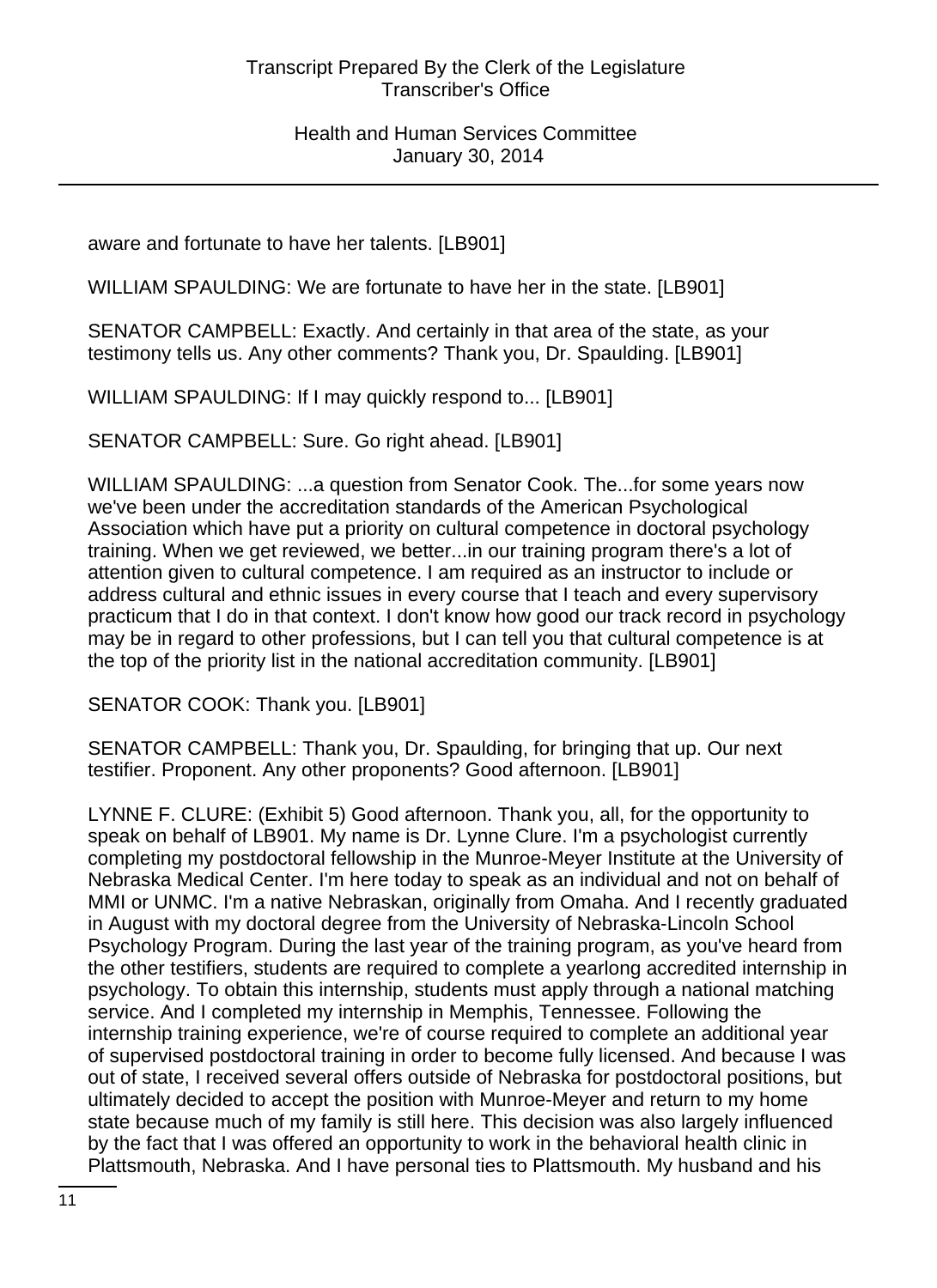Health and Human Services Committee January 30, 2014

family are from Plattsmouth and have owned a business there for five generations. And so that was a big factor in drawing us back to the state. Unfortunately, I think that my story is a bit of an exception. Most of my colleagues who have received doctoral degrees in Nebraska in the school counseling and clinical psychology programs leave the state for internship training and never do return. With the limited number of internship positions available here in Nebraska, it's really a necessity for them to leave the state in order to complete their degree and become licensed. Once this has happened, most of them continue to work in the states that they have completed their internship in or decide to accept positions elsewhere. And it's often viewed as pretty difficult to network and find job positions back in Nebraska once they've left the state. I and my colleagues are supportive of LB901, and I'm hoping that creation of these positions would limit the number of psychology professionals who leave Nebraska, allowing for more quality behavioral health services to be provided to Nebraska families, particularly in rural areas. Even in the Plattsmouth clinic, I've had experience with families who are traveling over an hour to come to sessions with me. And so I know that this is more prevalent the further east you travel, and certainly retaining psychology professionals with ties to Nebraska would be a critical step in helping us meet behavioral health needs across the state. [LB901]

SENATOR CAMPBELL: Thank you, Doctor. Are there questions or comments? Welcome back to Nebraska and we are glad to have you. [LB901]

LYNNE F. CLURE: Glad to be back. [LB901]

SENATOR CAMPBELL: Absolutely. Well, we hope that the opportunities in Nebraska continue for you and your husband and that you stay with the state. [LB901]

LYNNE F. CLURE: Thank you. [LB901]

SENATOR CAMPBELL: Our next testifier. Good afternoon. [LB901]

SARAH SWANSON: (Exhibit 6) Good morning, Senators. My name is Sarah Swanson, S-a-r-a-h S-w-a-n-s-o-n. I am a parent and I also work at the University of Nebraska Medical Center's Munroe-Meyer Institute. Today I am here testifying as a personal citizen and my views do not reflect the University of Nebraska Medical Center. Sometimes I think you get to choose your life course and sometimes I think it's chosen for you. I'm not going to read through all of the testimony that I've submitted, but I'm going to tell you that I have three children ages 13, 12, and 9. My oldest has Type I diabetes and my youngest has asthma. And ironically it's my middle daughter that thankfully does not have a chronic illness. But it has only been recently that she, too, is thankful. For a long time she wanted to be sick because then she, too, would get extra attention from my husband and myself. She would be incredibly difficult at times and I was finding myself growing more and more resentful because I did not have the extra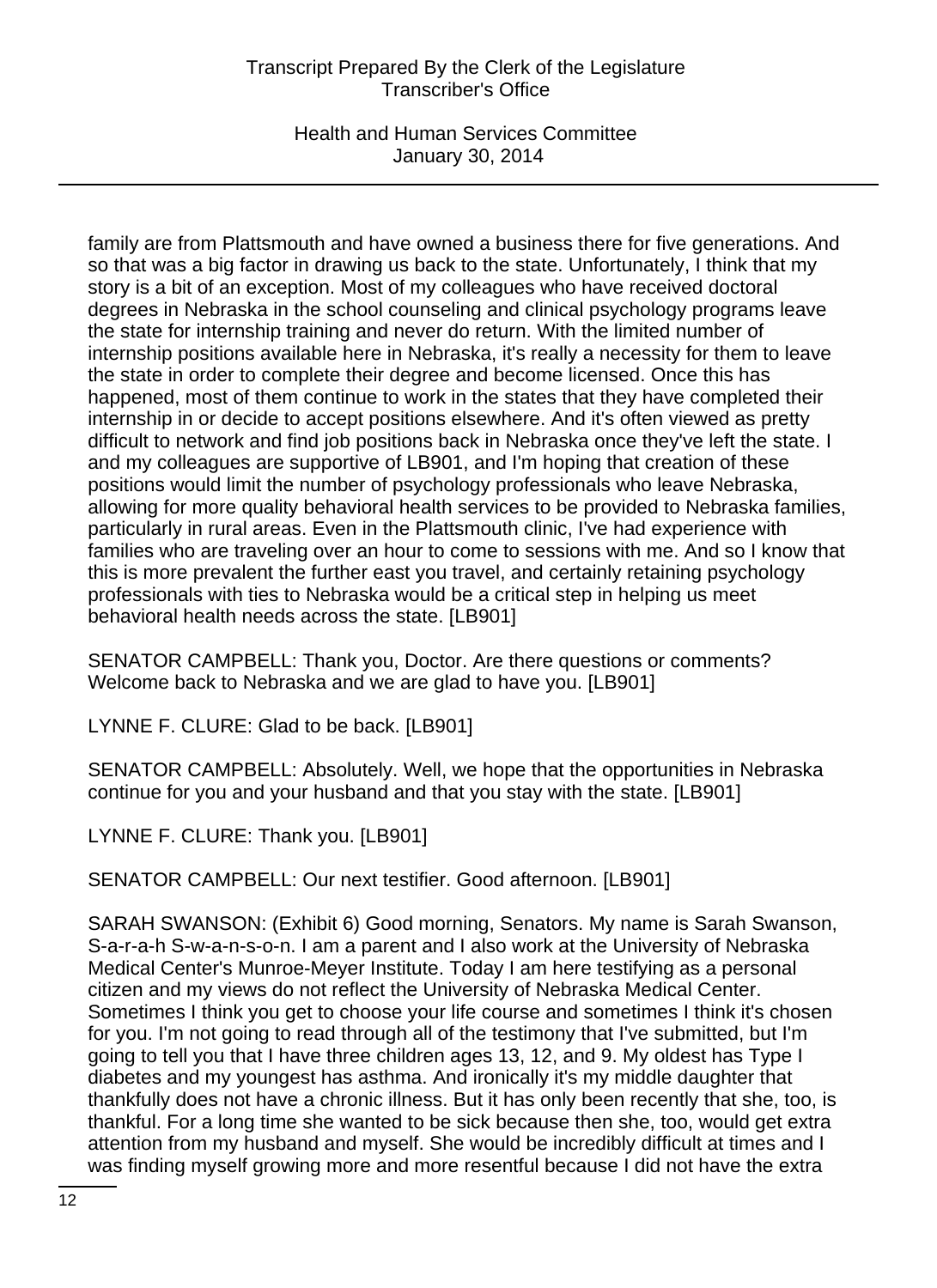Health and Human Services Committee January 30, 2014

time to devote to her. I had to get assistance from a trained psychologist who could help my husband and myself understand why she was acting out and what we needed to do to intervene. It was not fun but thankfully we lived in Omaha and had access to professionals that had expertise in dealing with these issues and our health insurance paid for them. That is my personal story. Now in my work I work to help other families navigate systems and help them through the roadblocks. And I can tell you firsthand that Nebraska has many roadblocks that are in place. Behavioral health services are not accessible either due to the lack of professionals across the state or because our state does not make accessing them easy. Autism services are not reimbursed by private insurance. Medicaid in our schools are not uniformly providing these services as well. One of my first experiences with the lack of accessible mental health services--and I will never forget this case--was working with a mother who had a nine-year-old daughter who was both nonverbal and extremely self-injurious. I had to help the mother refer herself to CPS because she could not meet here daughter's needs nor access services. Every door she tried to enter she couldn't get through. Her daughter had such severe behavior that there was a risk that the daughter...of the daughter making herself blind. She was tearing her family home apart and the mother's arms were black and blue from being attacked by her daughter. Yet the mother was determined to take care of her daughter which ultimately meant that she had to relocate out of Nebraska. Today, I need to return a call that I received yesterday. A woman called and left a message saying that she attended a training that we conducted and she needs help. She has adopted a girl who has reactive attachment disorder and she is looking for specialists to help her. She shared that she lives in North Platte and has driven as far as Grand Island to receive services, but she's willing to drive further if that is what she needs to do. I have sat through many recent hearings of this committee, and I know that this committee is keenly concerned about the professional shortages that our state is facing. In addition, there have been concerns about how our state is able to meet the needs of individuals with dual diagnosis, those that have a developmental disability and also behavioral health challenges. Testimonies during that hearing, including by our Director Fenner, discussed the challenges of finding professionals that have the skill set to serve this population. LB901 provides funding for psychology interns to provide services in rural areas of our state. I think this bill will help to address the state mental health shortages and also help to support health reforms. I have been involved in the systems of care planning grant that the state was recently awarded, and in my mind this is a step in the right direction. The systems of care is a philosophy of providing wraparound services to those dealing with mental illness and helping the family access other applicable services such as voc rehabilitation and respite as examples. In addition, LB877...or, I'm sorry, LB887, the WIN bill, speaks of medical homes and health homes and having behavioral health professionals available to deliver these services. I have included a CMS letter to the state Medicaid directors on the requirements for the health home state plan amendment. Page 8 defines the health team to be interdisciplinary and includes behavioral health providers. Page 11 discusses the requirements of the state to coordinate this grant application with SAMHSA. I want to thank this committee for all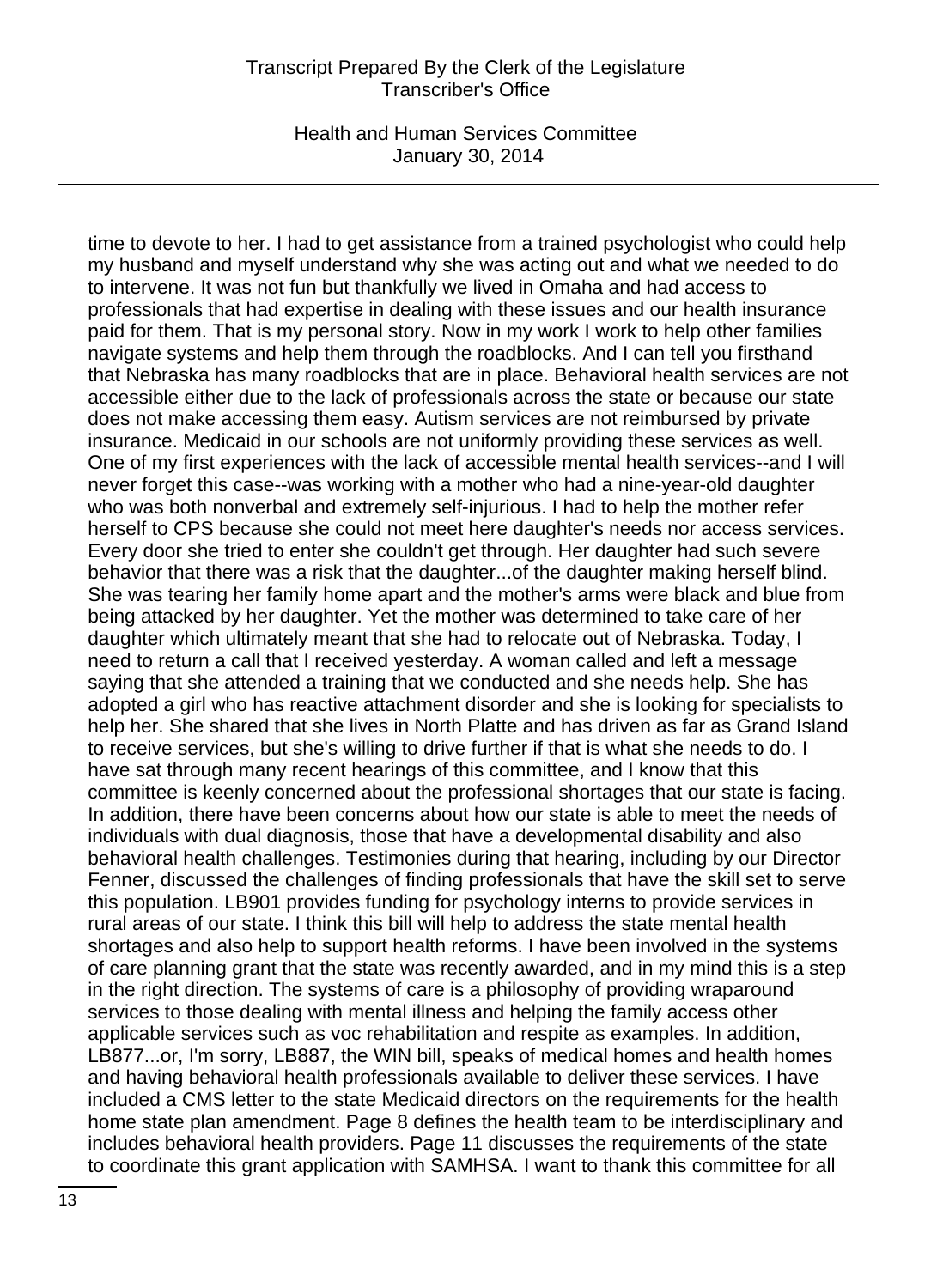their work and if you have any questions, let me know. [LB901]

SENATOR CAMPBELL: Thank you, Ms. Swanson. Questions or comments from the senators? Ms. Swanson, I did skip ahead... [LB901]

SARAH SWANSON: Did you? [LB901]

SENATOR CAMPBELL: ...while you were talking a little bit, and I really appreciate you bringing in the information. [LB901]

SARAH SWANSON: Okay. [LB901]

SENATOR CAMPBELL: We are really starting to get some education on health homes, and we certainly know from the LR22 process, and I don't know if you're aware... [LB901]

SARAH SWANSON: Yes. [LB901]

SENATOR CAMPBELL: ...Senator Gloor and I had sponsored that and we sponsored another one this year. But that topic is coming up more and more and more. So it's very helpful. Thank you for attaching that. [LB901]

SARAH SWANSON: And if you want any more resources, we are connected with a lot of the national resources that come down. So if we can be a reference to you, please let me know. [LB901]

SENATOR CAMPBELL: I will. [LB901]

SARAH SWANSON: I'm a huge believer in the health home and the medical home. So thank you. [LB901]

SENATOR CAMPBELL: Thank you. Our next proponent. Good afternoon. [LB901]

ANN CLARE: (Exhibit 7) Good afternoon. I would like to thank the committee for the opportunity to speak on behalf of proposal LB901. My name is Dr. Ann Clare, C-l-a-r-e. I'm a psychologist currently completing my postdoctoral fellowship at the Munroe-Meyer Institute at the University of Nebraska Medical Center. And I'm here today on behalf of myself, not MMI or UNMC. I'm a native Nebraskan, originally from Ashland. I recently graduated with my doctoral degree from the University of Missouri in Columbia, their School of Psychology Program. And as Dr. Clure said, during the last year of our training program, students are required to complete a yearlong internship in psychology. And students must apply through a national matching service. Each year, approximately 4,000 doctoral students participate in the match and approximately 1,000 fail to match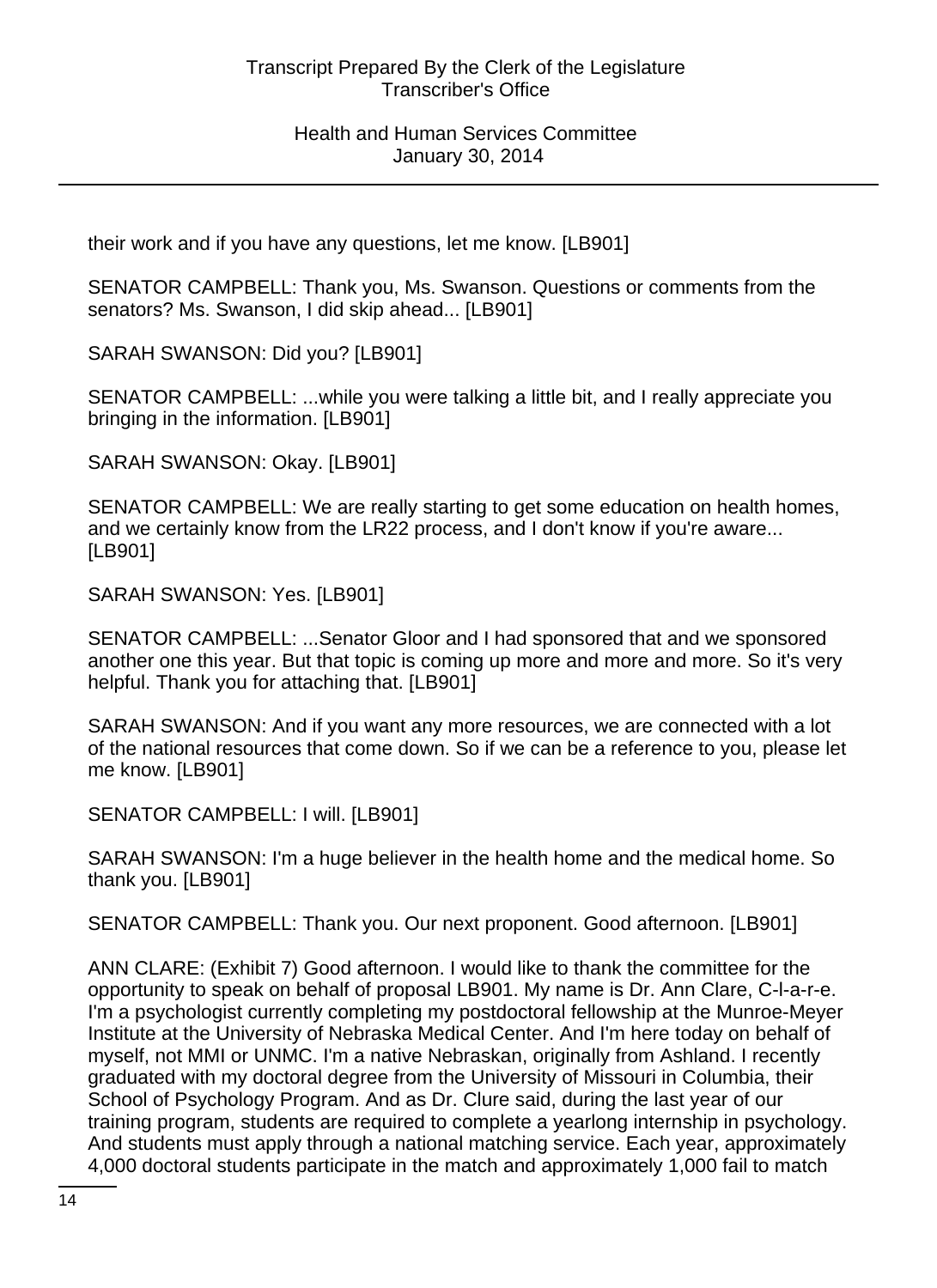Health and Human Services Committee January 30, 2014

and obtain an internship. Thus, there is a shortage of accredited internship positions. I completed my internship in Philadelphia, Pennsylvania. And, again as Dr. Clure said, after completing the internship, we're required to complete an additional year of supervised postdoctoral training in order to become licensed as a psychologist. I accepted the position with Munroe-Meyer for the opportunity to work in a behavioral health clinic and return to Nebraska where most of my family still lives. And many of my colleagues who received doctoral degrees in school counseling and clinical psychology apply to internship sites all over the country in order to obtain an accredited internship position. And often they continue working in the states where they completed their internship position due to the inability to network or find positions in their home states. And I'm very thankful for my postdoctoral position at Munroe-Meyer and the opportunity to move back to Nebraska. I and my colleagues are supportive of LB901, which would increase the number of internship positions within the state. It's my hope that the creation of these positions would limit the number of psychology professionals who leave Nebraska, allowing for more quality behavioral health services to be provided to Nebraska families, particularly in underserved and rural areas. My experience working in clinics in Omaha and growing up in Ashland have highlighted the need for me to...the need to expand services across Nebraska. And while this is certainly more prevalent in rural Nebraska, retaining psychology professionals with ties to Nebraska could be a critical step to meeting behavioral health needs across the state. [LB901]

SENATOR CAMPBELL: Thank you, Dr. Clare, and welcome back. [LB901]

ANN CLARE: Thank you. It's been a while. [LB901]

SENATOR CAMPBELL: We want you to recruit more people to come, and so you can go back to the University of Missouri and lure some of those people to Nebraska. Questions or comments from the senators? Dr. Clare, just exactly as I said before, I hope the opportunities continue to be here for you. [LB901]

ANN CLARE: Thank you. [LB901]

SENATOR CAMPBELL: Any we're glad you're back. [LB901]

ANN CLARE: Yes. [LB901]

SENATOR CAMPBELL: I'm sure that your relatives around Ashland are glad you're back. [LB901]

ANN CLARE: They are. [LB901]

SENATOR CAMPBELL: Take care. Thank you. [LB901]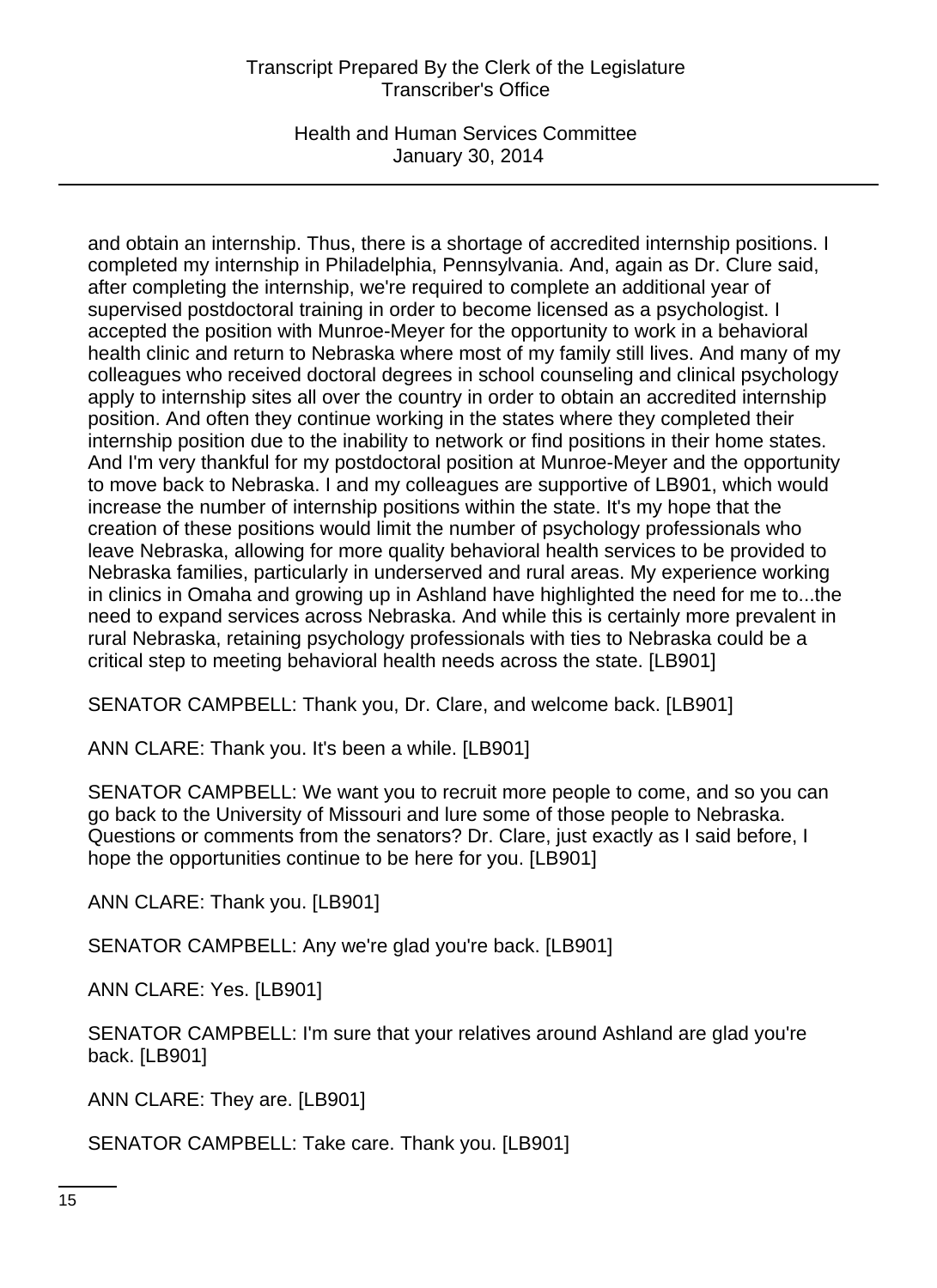ANN CLARE: Thank you. [LB901]

SENATOR CAMPBELL: Our next proponent. Okay. Anyone in the hearing room who wishes to testify in opposition to the bill? Do we have any neutral testimony? Senator McGill, would you like to close? [LB901]

SENATOR McGILL: I'll waive. Point made. (Laughter) [LB901]

SENATOR CAMPBELL: Point made. Absolutely. Well, come back and see us. And with that, we'll close the hearing on LB901. (See also Exhibit 8) And we'll open the hearing on LB728, Senator Harms's bill to change provisions relating to criminal history record information checks for certain employees at the Division of Developmental Disabilities of the Department of Health and Human Services. Senator Harms, I think this is your first time this year. [LB901]

SENATOR HARMS: Yes, it is. Yes, it is. And I'll have one more time, and that will be it, so... [LB728]

SENATOR CAMPBELL: Well, you know, it's sad to see the mainstays who have consistently been before the Health and Human Services Committee, who have brought great legislation on behalf of children and their families and adults...we'll miss your advocacy. [LB728]

SENATOR HARMS: Well, thank you very much. Senator Campbell and committee members, my name is John N. Harms, H-a-r-m-s. I represent the 48th Legislative District; that's all of Scotts Bluff County. I wanted to, before I start my testimony, I want to just take a moment to say thank you to this committee. For eight years I've had a chance to observe the committee. The faces have changed some; the leadership has changed from Senator Johnson to Senator Campbell. And I would tell you that I am just really proud of what you have done. You have taken on really tough issues, and you're a great role model for all the rest of us to look at and to follow. You've not backed away from anything. And, Senator Campbell, you, I know, have come under a lot of pressure, but you do what's the right thing. And I just wanted to say thank you. That's what we call leadership. So it's important. [LB728]

SENATOR CAMPBELL: Thank you, Senator Harms. [LB728]

SENATOR HARMS: And I may not get that chance again publicly to say this. So thank you very much... [LB728]

SENATOR CAMPBELL: Thank you. [LB728]

SENATOR HARMS: ...for what you guys do, and I appreciate that. The Department of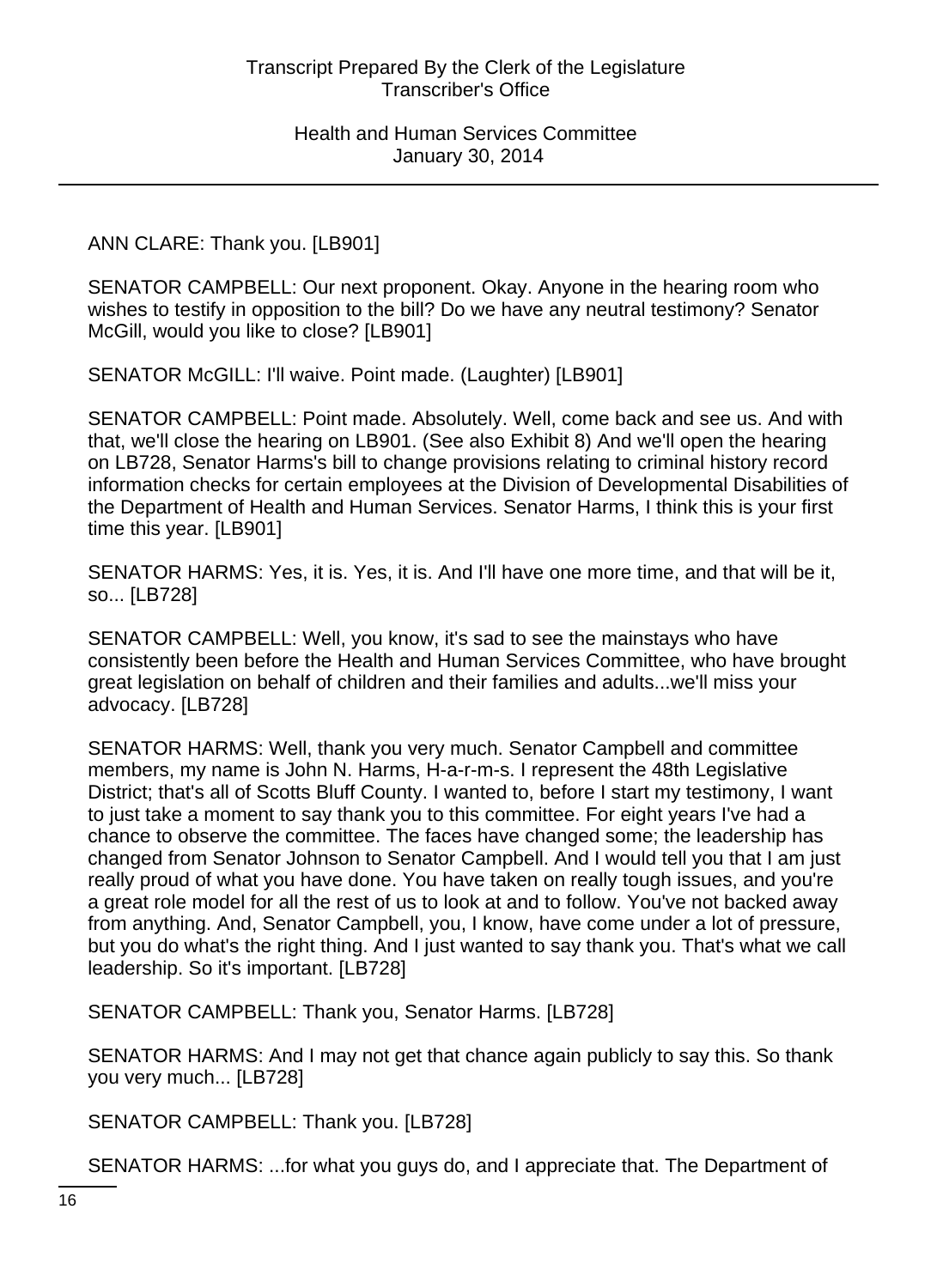Health and Human Services Committee January 30, 2014

Health and Human Services brought to my attention a concern regarding the current statutory language around criminal background checks for employees of certified developmental disabilities service providers. The issue specifically revolves around a current mandate to utilize fingerprint/background checks process through the Federal Bureau of Investigation and via through our own State Patrol. As the statute currently reads, once the results of the fingerprint/background check is received, the department then provides those results to the certified providers so that they can make a hiring decision. The FBI has found that the current statutory language is out of compliance with federal law. A state agency cannot provide the results of a fingerprint/background check to a third party. We are proposing to retain the use of the FBI fingerprint/background checks for employees of the department who provide developmental disabilities services--and that would be employees from the Beatrice State Developmental Center and the Bridges program--removing the requirement for community certified developmental disabilities service providers so that Nebraska can, in fact, come into line with the federal requirements. The Developmental Disabilities Services Act, 83-1217(9), will continue to require background checks for all employees of certified developmental disabilities services providers. While they will not be necessarily involved in fingerprint-based identity verification, they will be required to verify employees' identity and the eligibility through the standard--in what they call I-9--which is really an employee eligibility verification, and it's under the Department of Homeland Security. I-9 is something that you have to go through to meet the requirements of federal law. Jodi Fenner will...the director of the Division of Developmental Disabilities is here, and she can probably answer a lot more questions than what I can. But this is a simple bill; it just simply brings us into compliance with the federal law. I'd be happy to answer any questions, if I can. [LB728]

SENATOR CAMPBELL: Any questions from the senators? Senator Harms, you served on the special BSDC committee... [LB728]

SENATOR HARMS: Yes, ma'am. [LB728]

SENATOR CAMPBELL: ...so I know you're very familiar, and I appreciate you bringing the legislation forward. It will be interesting, from Ms. Fenner's testimony, exactly how that will play out as we look at the employees at BSDC. [LB728]

SENATOR HARMS: Well, one thing about the Beatrice issue and the Bridge program: that won't change; they'll still do the same thing, we'll do that through the FBI and that sort of thing. It's the local issue we will not be dealing with. [LB728]

SENATOR CAMPBELL: Okay. Excellent. [LB728]

SENATOR HARMS: So...and that brings us just into compliance. If you don't do that, to be honest with you, the criminal charges and the whole aspect gets pretty serious. And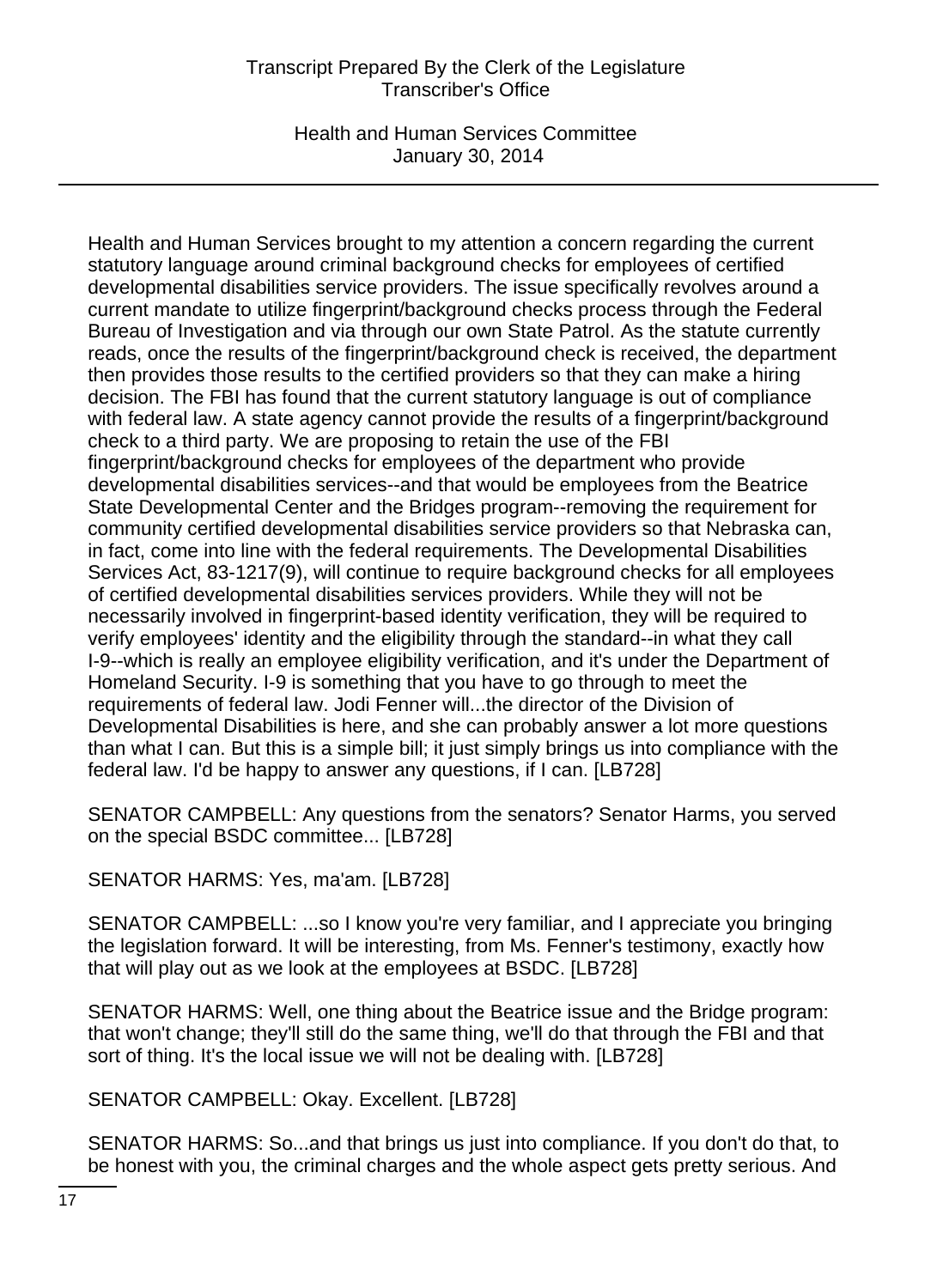you need to...if we're going to use the FBI process...and I think we want to continue to use that; it's a great source of resources, and particularly at this level. I don't think we want to lose that. So I'd be happy to answer any questions. [LB728]

SENATOR CAMPBELL: Senator Harms, are you planning to stay to close? [LB728]

SENATOR HARMS: No, I'm going to waive my close. Our committee, Appropriations Committee, has members kind of spread all over today. And, in fact, John Wightman is now chairing that because I'm gone and Senator Mello is gone. So... [LB728]

SENATOR CAMPBELL: Okay. [LB728]

SENATOR HARMS: ...I could, if you'd like. [LB728]

SENATOR CAMPBELL: No. No, no, that's fine. If we have any additional questions, I'll get back to you tomorrow... [LB728]

SENATOR HARMS: Okay. [LB728]

SENATOR CAMPBELL: ...and let you know. [LB728]

SENATOR HARMS: I have a lot of information on it. I can probably walk you through the number of notices they've received and all those sort of things, give you copies of the letters, and Jodi Fenner could do the same thing... [LB728]

SENATOR CAMPBELL: Okay. [LB728]

SENATOR HARMS: ...and give you all that information, if you'd like to have it; it's really good material. [LB728]

SENATOR CAMPBELL: Excellent. [LB728]

SENATOR HARMS: Okay, thank you. [LB728]

SENATOR CAMPBELL: Thank you... [LB728]

SENATOR HARMS: Thank you very much; appreciate it. [LB728]

SENATOR CAMPBELL: ...Senator Harms. Our first proponent for LB728. Director Fenner, good to see you. [LB728]

JODI FENNER: (Exhibit 9) Good afternoon. Good afternoon, Senator Campbell and members of the Health and Human Services Committee. I'm Jodi Fenner, J-o-d-i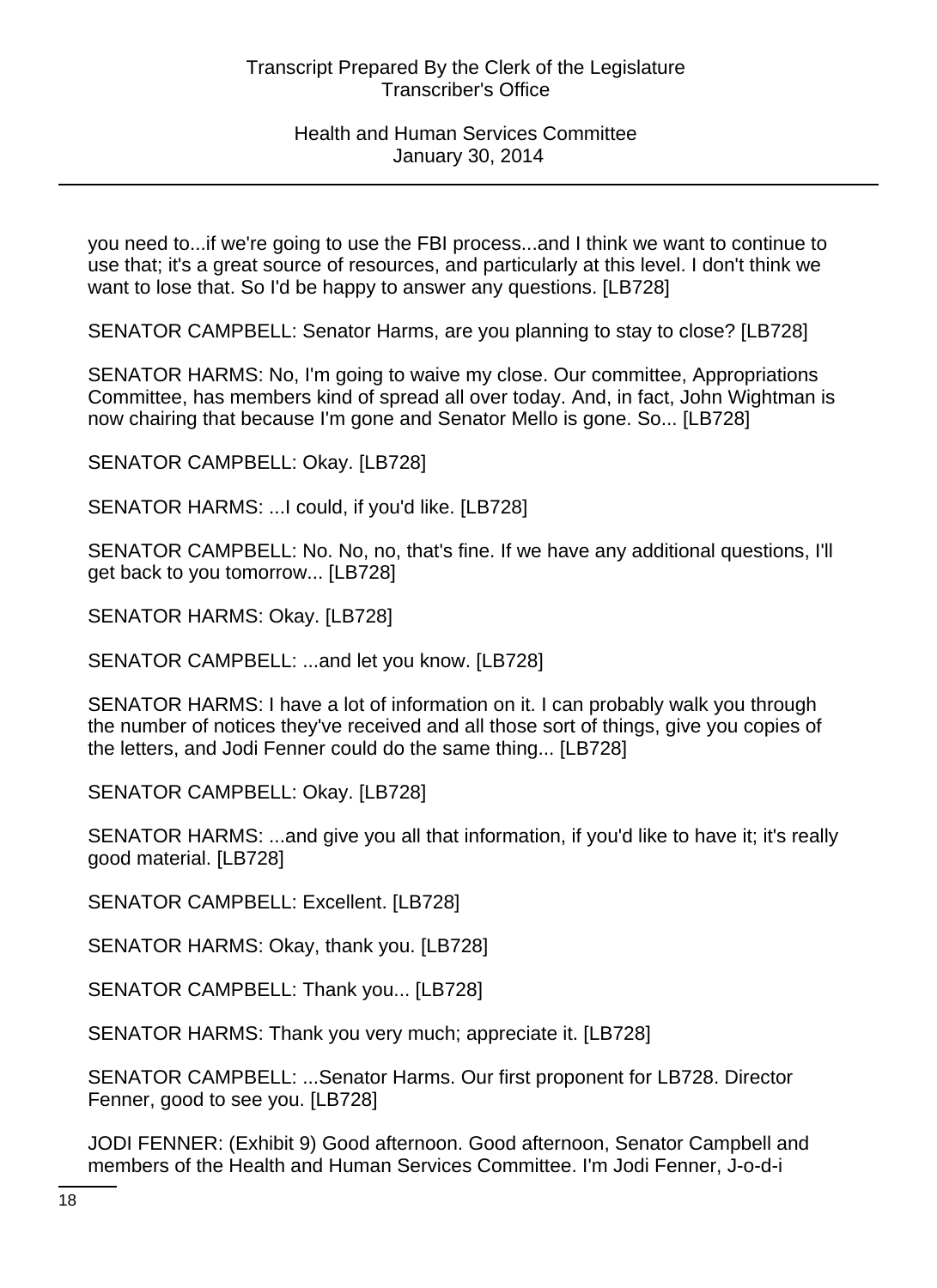Health and Human Services Committee January 30, 2014

F-e-n-n-e-r. I'm the director of the Division of Developmental Disabilities, and I'm here today to testify in support of LB728. The purpose of LB728, as Senator Harms mentioned, is to bring Nebraska statutes in line with federal regulations. Since 1997, the Legislature has mandated the Nebraska State Patrol fingerprint criminal history background checks for employees providing direct care to individuals in developmental disabilities services. These background checks are processed through the Federal Bureau of Investigation, and then DHHS shares the reports with certified developmental disabilities services providers for their employment decisions. In 2010, an audit was conducted by the U.S. Department of Justice, and concerns were noted about federal compliance with the practice of DHHS disseminating criminal history record information to private agencies. The Division of Developmental Disabilities then began allowing providers to use external resources for background checks in parallel with the background checks processed by the Nebraska State Patrol. And in 2012, the Beatrice State Developmental Center also began running parallel background checks through external resources. In 2013, another audit was conducted by the U.S. Department of Justice, and it was determined at that time that the current practice of DHHS disseminating criminal history record information to private service providers must stop, as it violates federal regulations. Pursuant to Section 83-1217 of the Developmental Disabilities Services Act, the division will continue to require DD providers to conduct criminal history record checks using external resources. While these background checks may not include a fingerprint component, providers will continue to ensure the identity of their employees through federally required document verifications. And, as Senator Harms mentioned, that's Form I-9. This requires documentation such as birth certificates or driver's licenses to be submitted prior to employment. In addition to the criminal history record checks by external resources and the I-9 process, the division will also continue to require providers to complete record checks of the adult protective services and child protective services registries and the Nebraska Sex Offender Registry. We intend to continue using the federal background checks concurrent with the external background checks at the Beatrice State Developmental Center. While we have not experienced any significant concerns utilizing this parallel process for the past two years, if future concerns arise, the division can address those through its regulatory certification process. LB728 will not put individuals with developmental disabilities at risk. The use of employment background check resources has grown considerably since 1997. The division's current regulatory requirements for service providers meet or exceed the background check processes for other healthcare industries. LB728, however, is required to ensure that Nebraska practices are compliant with federal law. We appreciate your thoughtful consideration of LB728 and your continued support for people with developmental disabilities throughout Nebraska. And I'd be happy to answer any questions that you have. [LB728]

SENATOR CAMPBELL: Thank you, Director Fenner. Questions from the senators? This legislation, then, in a nutshell, puts us in compliance with the feds, in response to the Department of Justice. [LB728]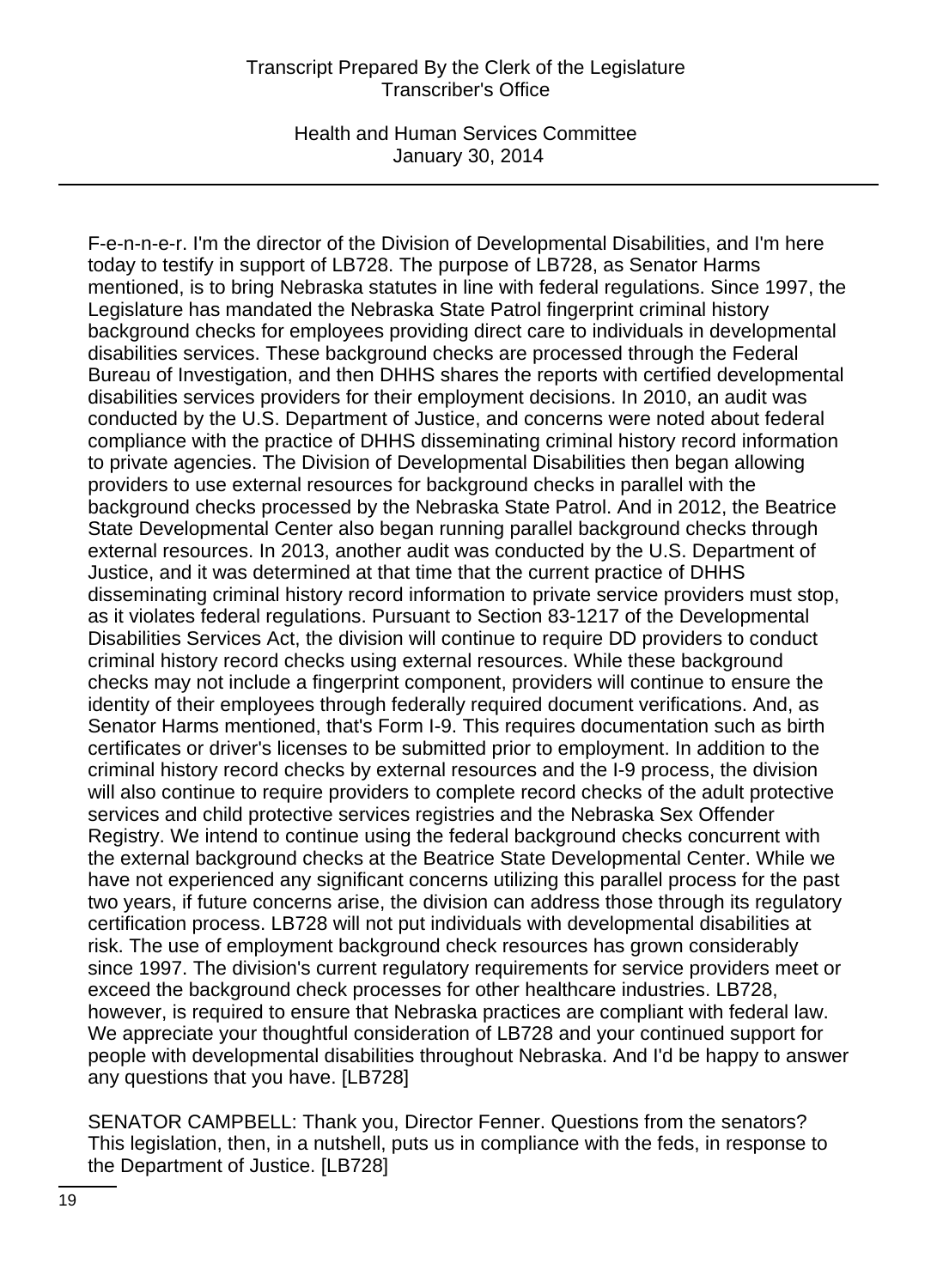JODI FENNER: It does. It does. And we were very blessed...again, we've known there was an issue since 2010. The Department of Justice has allowed us to work with the State Patrol to look at other resources. They didn't make us change immediately in 2010, so we've had some chance to explore other options since then, so... [LB728]

SENATOR CAMPBELL: And I think that message has also gone out to child welfare agencies, if I remember right. I mean, I think they're...some of them are now using external checks, because they're required to ensure that. [LB728]

JODI FENNER: Yes, that is correct, I believe, so. [LB728]

SENATOR CAMPBELL: Lots of changes in that area for everyone. Any other comments? Thank you...oh, sorry. Senator Cook. [LB728]

SENATOR COOK: And thank you, Madam Chair. And thank you, Director Fenner, for coming. I'm recalling a conversation that we've had since I've been here about a lag time in terms of the turnaround for the background checks. I cannot remember the context; I'm not certain the applicability to this situation. But is that something that you talked about or considered, or is there another testifier, do you think, that could speak to that? [LB728]

JODI FENNER: It...well, it isn't part of this decision-making process. This is strictly driven by the federal requirement. There has been a consistent lag time with the FBI background checks that is outside of the State Patrol's control. [LB728]

SENATOR COOK: Um-hum. [LB728]

JODI FENNER: Even at BSDC, when we...we will continue to submit the fingerprints. It takes approximately a month to get those back, which means we don't let individuals work with clients until we get those back. [LB728]

SENATOR COOK: Okay. That would have been my follow-up question. [LB728]

JODI FENNER: Yeah. And I...kudos to the State Patrol. They've done a lot of work to process those quickly and work with us and other providers so that we can expedite the fingerprint processes. But the federal government works at its own pace, and we have to... [LB728]

SENATOR COOK: Yes, it does; or not. Yeah. [LB728]

JODI FENNER: ...and...or not, and we have to be patient with that, yes. [LB728]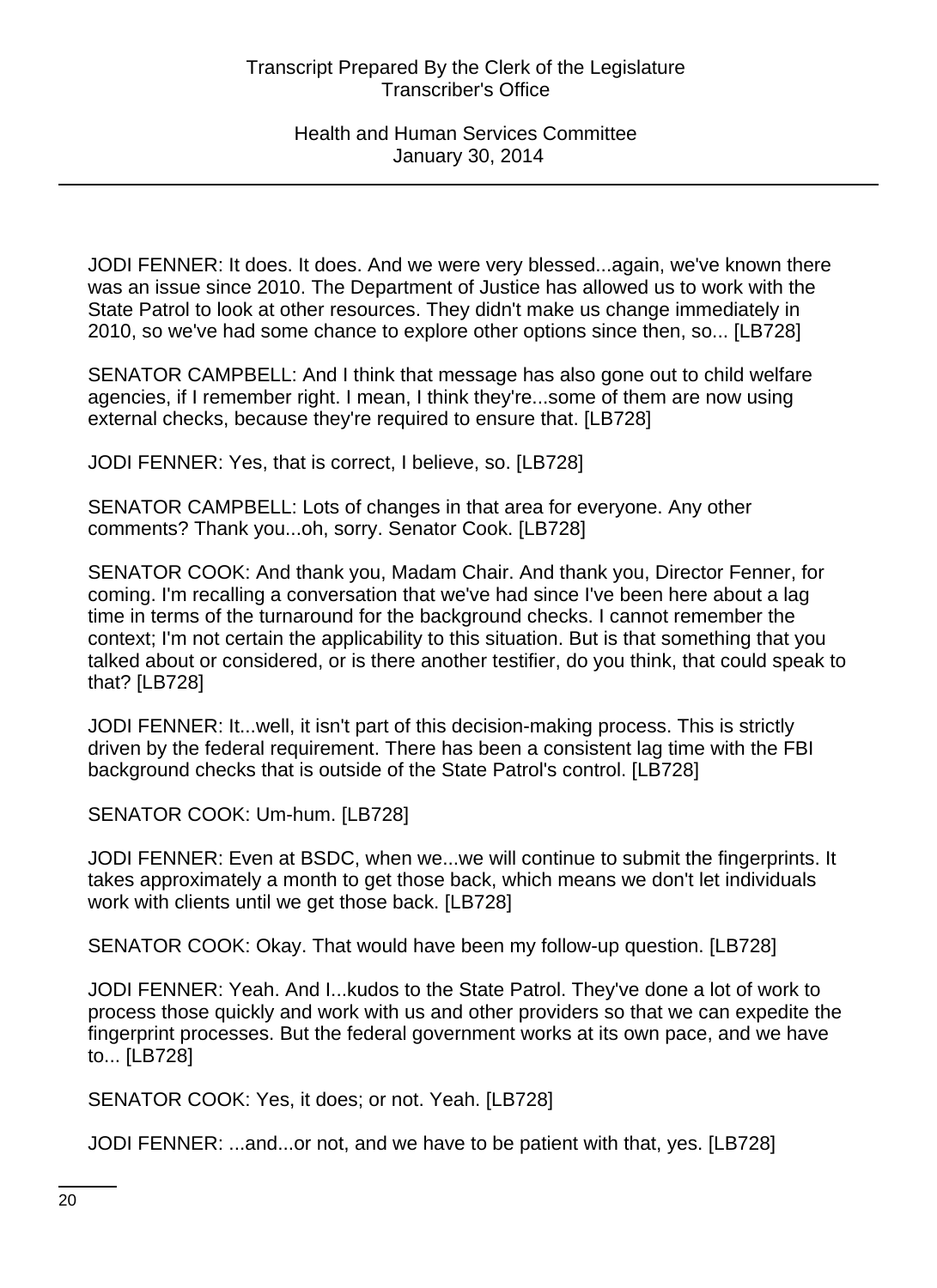SENATOR COOK: Thank you. [LB728]

JODI FENNER: So thank you. [LB728]

SENATOR CAMPBELL: Any other follow-up questions? Director Fenner, thank you, and for your commitment... [LB728]

JODI FENNER: Thank you. [LB728]

SENATOR CAMPBELL: ...in this whole area. I know it's been a long journey, but thanks for your work. [LB728]

JODI FENNER: Well, thank you. Appreciate it. Have a good afternoon. [LB728]

SENATOR CAMPBELL: Our next proponent? Do we have opponents to LB728? Anyone in a neutral position? As Senator Harms has waived closure, we will close the public hearing on LB728, and we will move to open the hearing on LB931. And...okay, that's fine. We'll just stay at ease.Senator Bolz, go right ahead. Busy day. [LB728]

SENATOR BOLZ: I'm sorry to keep you waiting. [LB931]

SENATOR CAMPBELL: No, that's all right; we hear Appropriations is going here, going there, going everywhere today. [LB931]

SENATOR BOLZ: It's the place to be, I'm telling you. [LB931]

SENATOR CAMPBELL: Yeah, I guess so. We will go ahead and open the public hearing for LB931, Senator Bolz's bill to adopt the Nebraska Mental Health First Aid Training Act. Senator Bolz, good to have you back. [LB931]

SENATOR BOLZ: (Exhibits 10, 11, and 12) Thank you. Thanks for having me, committee. This bill was inspired by constituents in my district, and I wish it were inspired in a different way. But I have had three constituents that I've known personally take their own lives over the course of my short term in office. And so I was inspired to look into opportunities and ideas about mental health promotion and suicide prevention from that personal experience. And certainly additional and deeper actions need to be taken to address this significant and solemn issue. But I believe that LB931 is a smart, strategic step towards providing mental health services in our state. The bill provides for "train the trainer" sessions for something called "mental health first aid." Mental health first aid training teaches people to identify, understand, and respond to individuals showing signs of a mental illness or a substance use disorder. While in a mental health crisis, individuals need professional assistance, of course; however, an immediate response is essential. Like CPR, mental health first aid training helps an average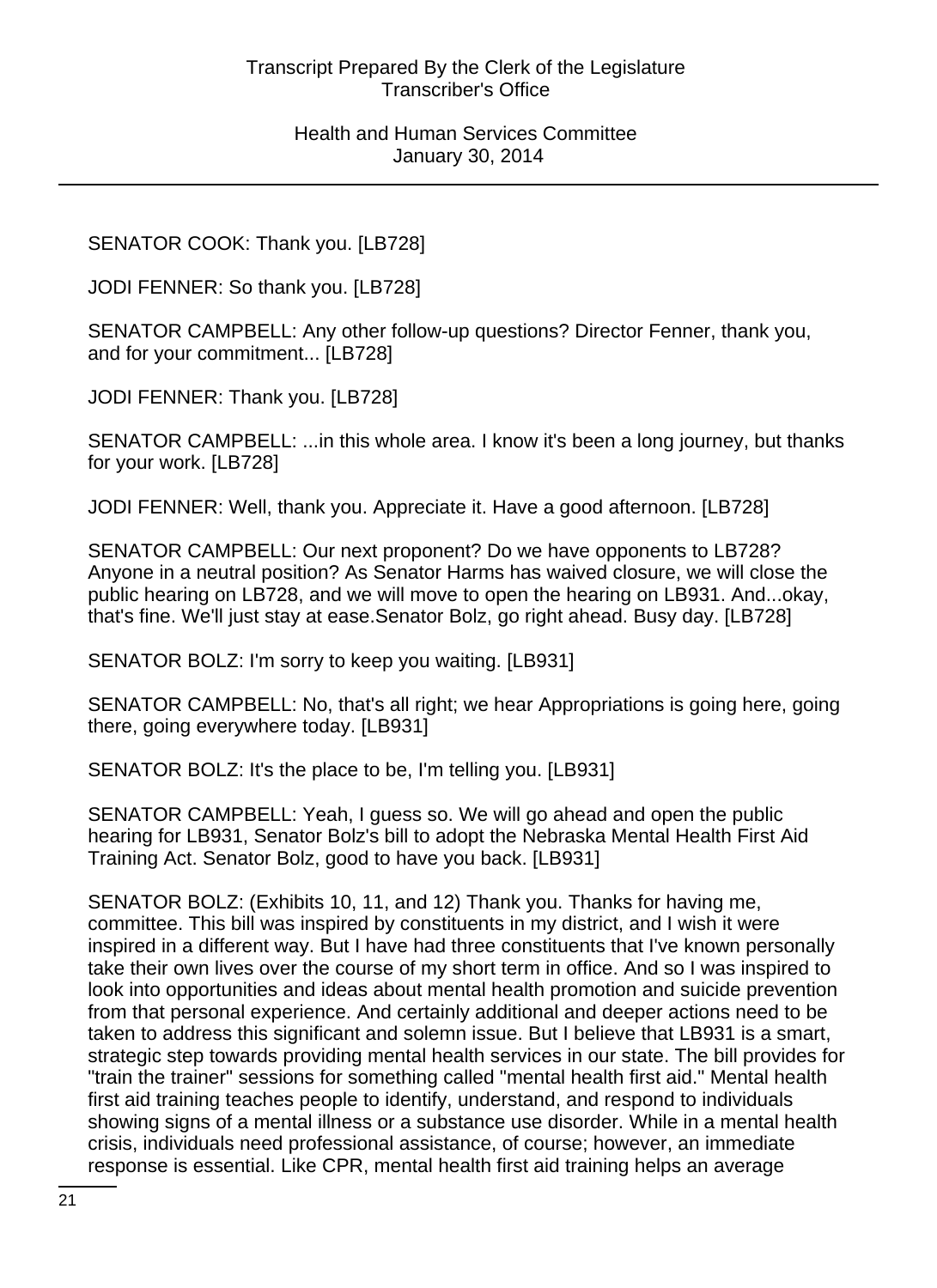Health and Human Services Committee January 30, 2014

person learn how to respond to needs until the individual in need of assistance can access professional help. We can all think of circumstances in which this training might be invaluable, ranging from recognizing a friend who's struggling with depression to dealing with a worst-case scenario crisis response. This bill provides resources to the behavioral health regions to train certified mental health first aid trainers, creating a broad impact where training could teach veterans, students, emergency responders, and others crisis-response skills. I believe you have a fact sheet in front of you, and I'd also like to submit for the record two letters. One is from an individual who you might have read about in the newspaper recently, inspired by the loss of a young man in the Wilber community. Darin Fikar organized a walk around this very State Capitol a few weeks ago to bring awareness to suicide prevention. His testimony will be coming around as well as testimony from the Nebraska Association of Professional Veterans Advocates. We lose a veteran a day to suicide. And particularly veterans returning home from Afghanistan and Iraq struggle with depression and posttraumatic stress disorder. And they are of particular importance to individuals who might be able to provide assistance. So with that, I'll wrap up my introduction and offer an opportunity to ask questions, should you have any. [LB931]

SENATOR CAMPBELL: Questions from senators? Senator Bolz, will...oh, I'm sorry, Senator Gloor, you have a question? [LB931]

SENATOR GLOOR: Go ahead. [LB931]

SENATOR CAMPBELL: Senator Bolz, so the idea here is that people will be trained in a community to train other people... [LB931]

SENATOR BOLZ: That's right. [LB931]

SENATOR CAMPBELL: ...correct? [LB931]

SENATOR BOLZ: Um-hum. [LB931]

SENATOR CAMPBELL: And so any citizen could take the class... [LB931]

SENATOR BOLZ: Um-hum. [LB931]

SENATOR CAMPBELL: ...just like you'd take... [LB931]

SENATOR BOLZ: Right. [LB931]

SENATOR CAMPBELL: ...a CPR class, right? [LB931]

SENATOR BOLZ: That's right. And just like CPR, there's a national certification...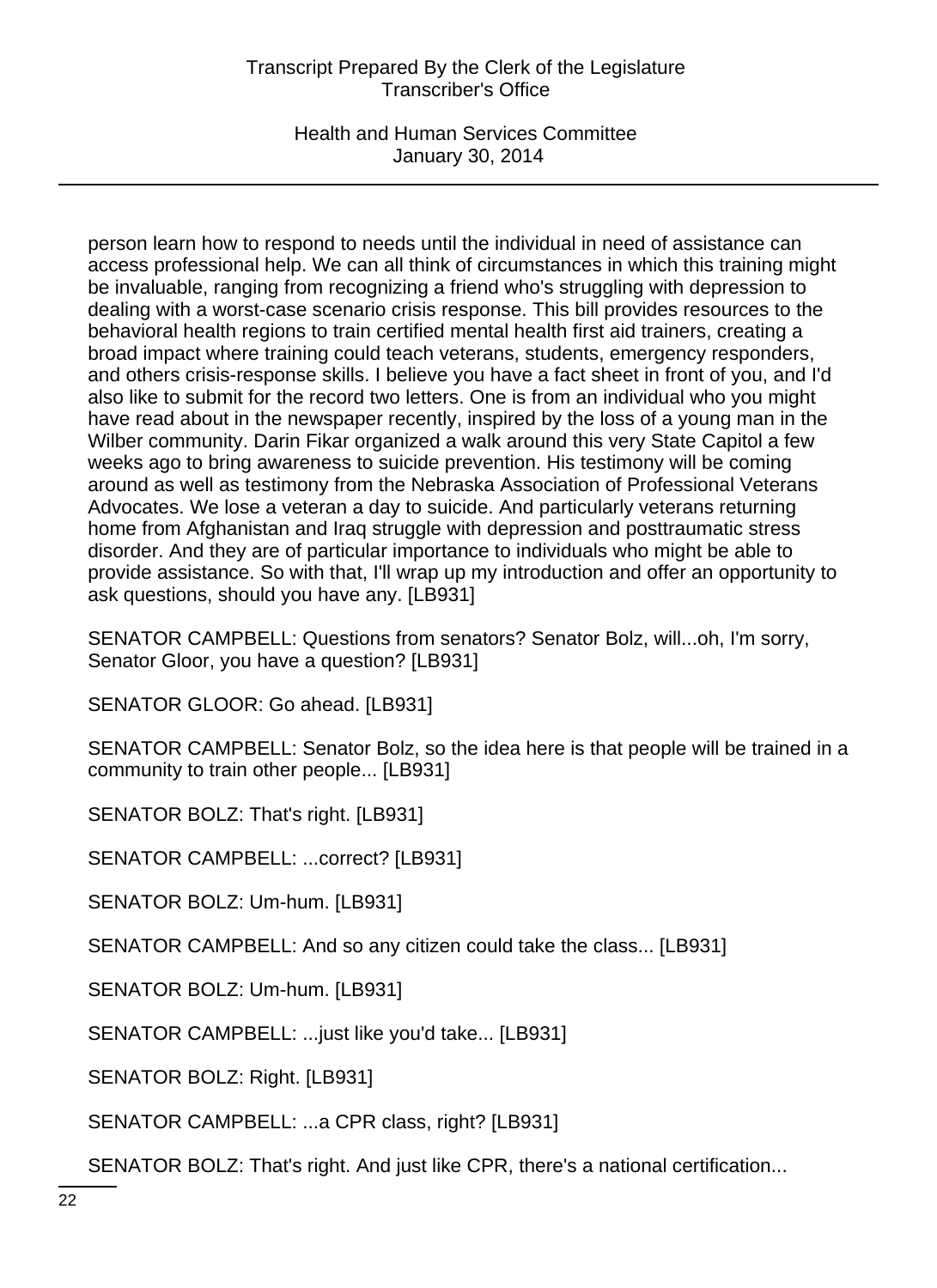[LB931]

SENATOR CAMPBELL: Okay. [LB931]

SENATOR BOLZ: ...that a trainer would need to earn. [LB931]

SENATOR CAMPBELL: So the training would be offered...could be offered from any number of agencies... [LB931]

SENATOR BOLZ: Um-hum. [LB931]

SENATOR CAMPBELL: ...or departments, is that correct? [LB931]

SENATOR BOLZ: Um-hum, absolutely. [LB931]

SENATOR CAMPBELL: Southeast Community College, for us in Lincoln... [LB931]

SENATOR BOLZ: Um-hum. [LB931]

SENATOR CAMPBELL: ...that type of thing? [LB931]

SENATOR BOLZ: Sure. And the idea in the bill is that the regions would distribute funding to train up the trainers. [LB931]

SENATOR CAMPBELL: Ah. Okay. [LB931]

SENATOR BOLZ: But certainly university settings, veterans administrations, all those areas would be places where we might want to place trainers. [LB931]

SENATOR CAMPBELL: In the constituents that you spoke about, do you think that they would have been in circumstances that someone in their daily lives would have been able to identify that? [LB931]

SENATOR BOLZ: With all... [LB931]

SENATOR CAMPBELL: And I don't mean...you don't have to go into the... [LB931]

SENATOR BOLZ: Yeah. Yeah. With all three... [LB931]

SENATOR CAMPBELL: ...personal stories. [LB931]

SENATOR BOLZ: ...I can say yes, with certainty...that they were all three people I had a personal relationship with. They were all three people who had faced challenges or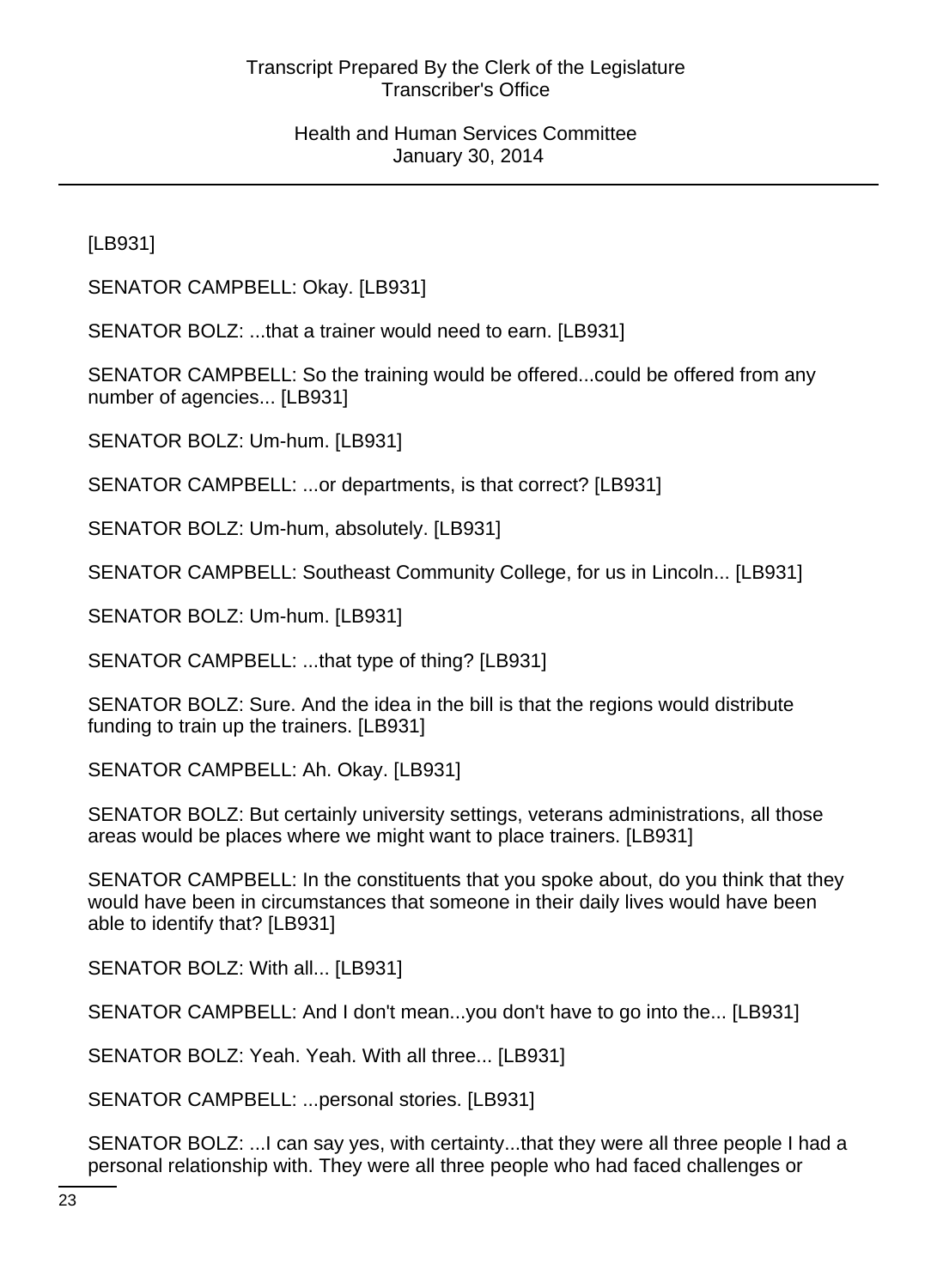faced troubles. And in some circumstances people tried to help, and in other circumstances people knew that something was wrong but didn't know exactly what to do. I guess I would take it one step further and say, I think this kind of initiative also applies to prevention and could have prevented some of the things that happened from happening, as well as things like school shootings, which, you know, we don't want to be...I don't want to be overdramatic in this chair but there are certainly some very serious situations in which we can identify a need. [LB931]

SENATOR CAMPBELL: Senator Cook. [LB931]

SENATOR COOK: Yes. I have a question. The first time that I heard about the concept of mental health first aid was in the context of schools and identifying... [LB931]

SENATOR BOLZ: Um-hum. [LB931]

SENATOR COOK: ...issues with students. [LB931]

SENATOR BOLZ: Um-hum. [LB931]

SENATOR COOK: Is this kind of aimed at...the "train the trainer" curriculum would be kind of... [LB931]

SENATOR BOLZ: Um-hum. [LB931]

SENATOR COOK: ...to grownups, to everybody... [LB931]

SENATOR BOLZ: Um-hum. [LB931]

SENATOR COOK: ...to... [LB931]

SENATOR BOLZ: Um-hum. [LB931]

SENATOR COOK: Do you know? [LB931]

SENATOR BOLZ: Yep, yeah. [LB931]

SENATOR COOK: Okay. [LB931]

SENATOR BOLZ: So let me give you an example. I'm an adjunct instructor at Nebraska Wesleyan University, and I know that on that campus, the counseling center, one of the individuals there as well as one of her peer...her student assistants, peer-to-peer assistants, have participated in a mental health first aid training section. And so it was both the counseling staff and someone who had an interest and a position on campus in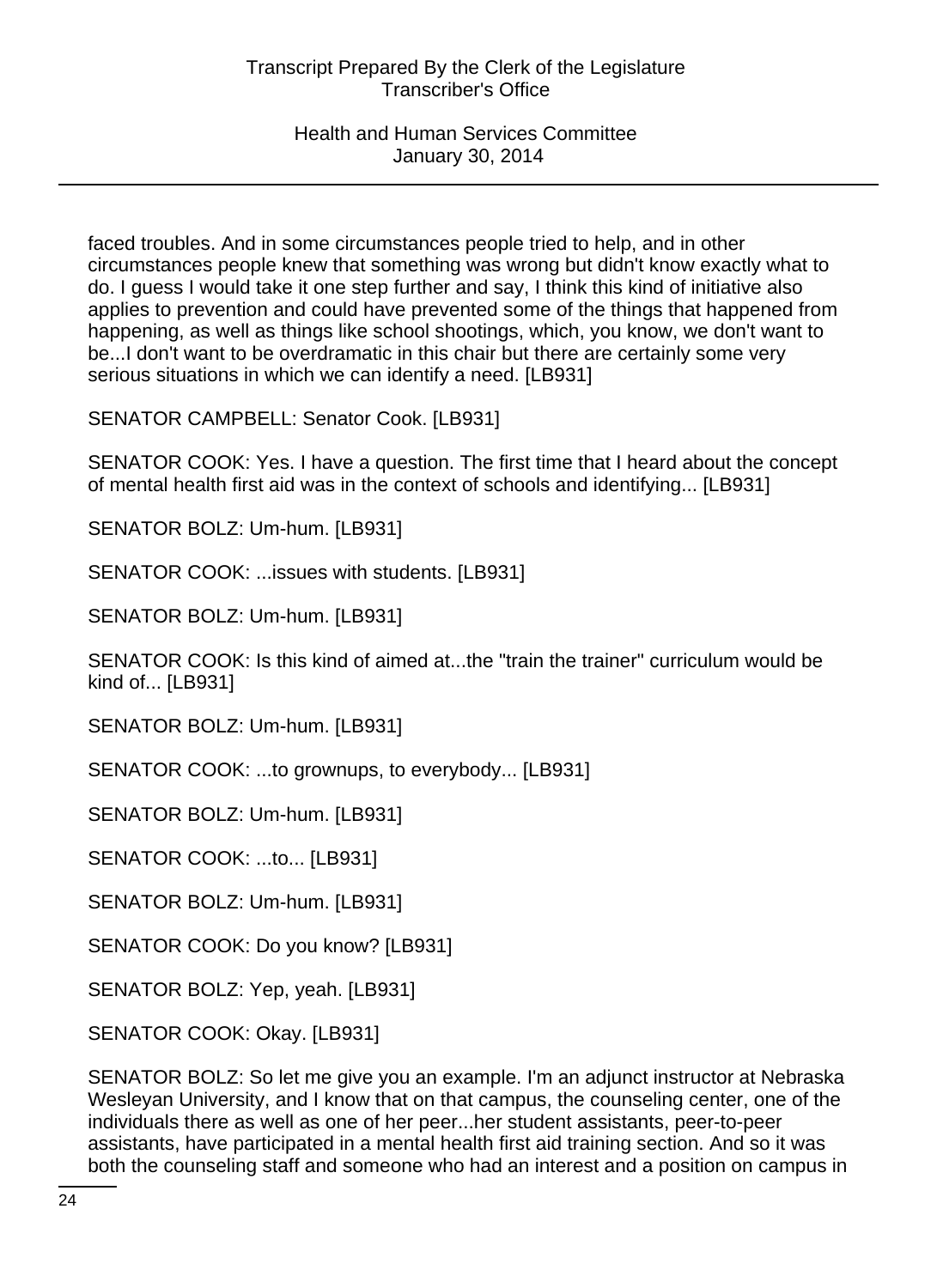counseling but was a student. So we all know that, especially with young people, sometimes the peers are the most influential. [LB931]

SENATOR COOK: Oh, yes. [LB931]

SENATOR BOLZ: So from the campus experience I have, both work. [LB931]

SENATOR CAMPBELL: Okay. Any other questions? Senator Gloor. [LB931]

SENATOR GLOOR: Thank you, Senator Campbell. Thank you, Senator Bolz. This is interesting. I mean, I'm...I'm trying to decide...I've had enough exposure to substance abuse so that I have interacted with friends who I knew were struggling with substance abuse to try and help them and steer them to a 12-step program, as an example. But now, if I were to take this training, I'm clearly better qualified to be able to do this, but now do I put myself in a position of a lawsuit if as a result of reaching out to them and having some training to do it... [LB931]

SENATOR BOLZ: Um-hum. [LB931]

SENATOR GLOOR: ...and they commit suicide... [LB931]

SENATOR BOLZ: Um-hum. [LB931]

SENATOR GLOOR: ...is...am I at greater risk? I'm trying to look for... [LB931]

SENATOR BOLZ: Um-hum. [LB931]

SENATOR GLOOR: ...unintended consequences... [LB931]

SENATOR BOLZ: Um-hum. [LB931]

SENATOR GLOOR: ...of somebody, armed with a training certificate, thinking... [LB931]

SENATOR BOLZ: Um-hum. [LB931]

SENATOR GLOOR: ...I can save my friends who I now... [LB931]

SENATOR BOLZ: Um-hum. [LB931]

SENATOR GLOOR: ...realize... [LB931]

SENATOR BOLZ: Um-hum. [LB931]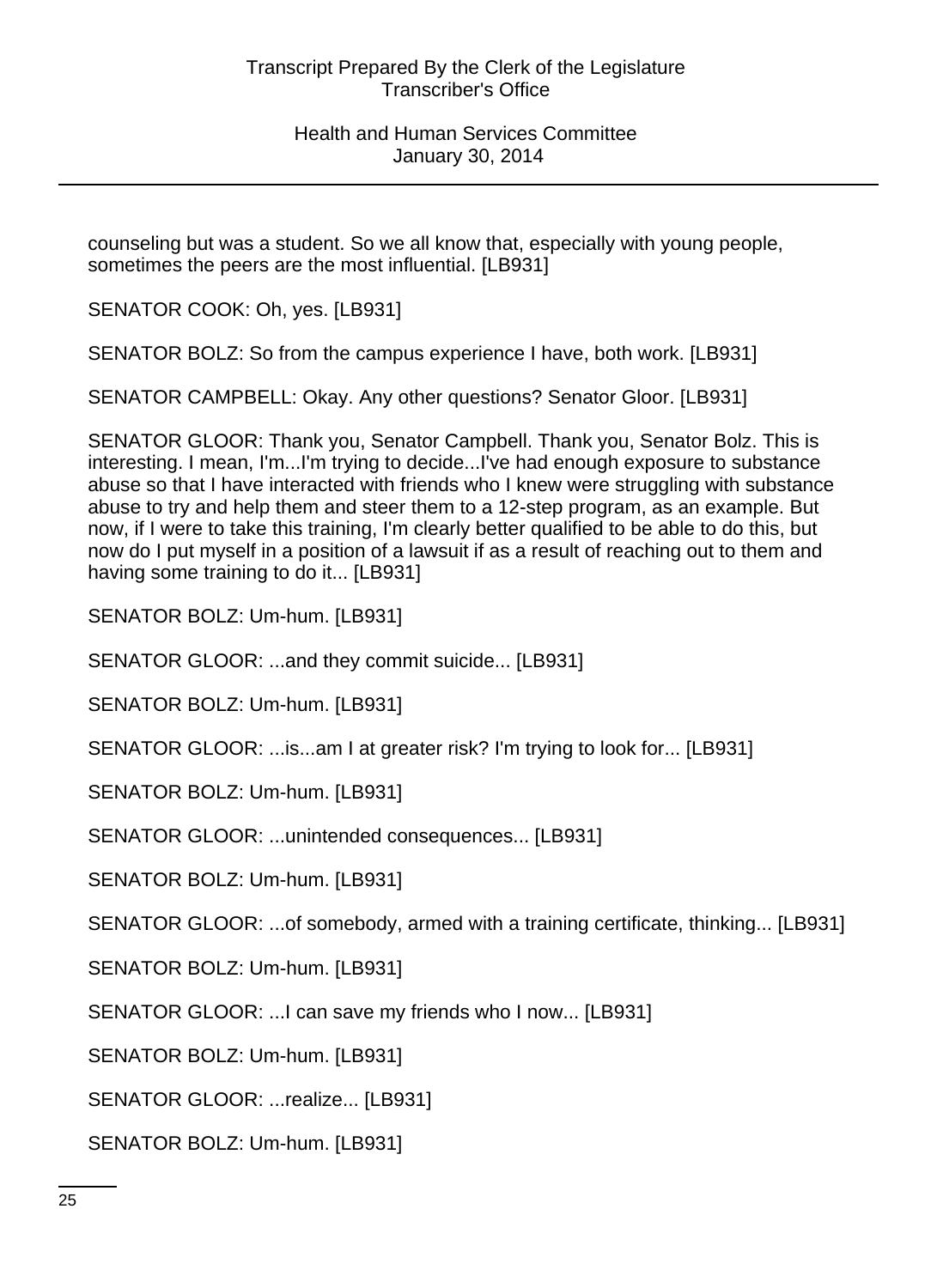SENATOR GLOOR: ...are struggling in... [LB931]

SENATOR BOLZ: Um-hum. [LB931]

SENATOR GLOOR: ...in different ways, and... [LB931]

SENATOR BOLZ: Um-hum. [LB931]

SENATOR GLOOR: ...and maybe aren't as commonsensical about it as they ought to be. [LB931]

SENATOR BOLZ: It's a fair question. And one of the things that the training does provide is a, I guess, a description of your "scope of practice," under your certificate. [LB931]

SENATOR GLOOR: We've heard that one before. (Laughter) [LB931]

SENATOR BOLZ: So one of the important things that the training provides is an ability for individuals to know their limits. This is not meant to make the average person an armchair psychologist; it's not to substitute for training. Rather, it's to help someone understand the difference between someone who's "blue" and someone who's depressed. An example that might be helpful to you is, it might be particularly helpful to someone like an officer in the Lincoln Police Department. Could that person be able to respond to a crisis differently if they're able to identify dilated pupils, manic behavior in someone who might be a manic-depressive, versus assuming that that person has only ill motives? So I think the training provides for limitations and teaches people their own limits but also helps someone who's in a crisis, and in the moment, respond well, versus, you know, thinking about someone who might be trying to provide counseling. [LB931]

SENATOR GLOOR: Does...that helps. Does Mental Health USA...Mental Health First Aid USA screen people? In other words, if I'm just Mike Gloor and I've always wanted to get involved in mental health and think I can help all my friends at church, as an example, get this certificate and then not "hang out my shingle"... [LB931]

SENATOR BOLZ: Um-hum. [LB931]

SENATOR GLOOR: ...so much as park myself in the church lobby and... [LB931]

SENATOR BOLZ: Um-hum. [LB931]

SENATOR GLOOR: ...see if I can interact with people who (laughter) I've always known are struggling, versus the example you gave, which is a perfect example of people who,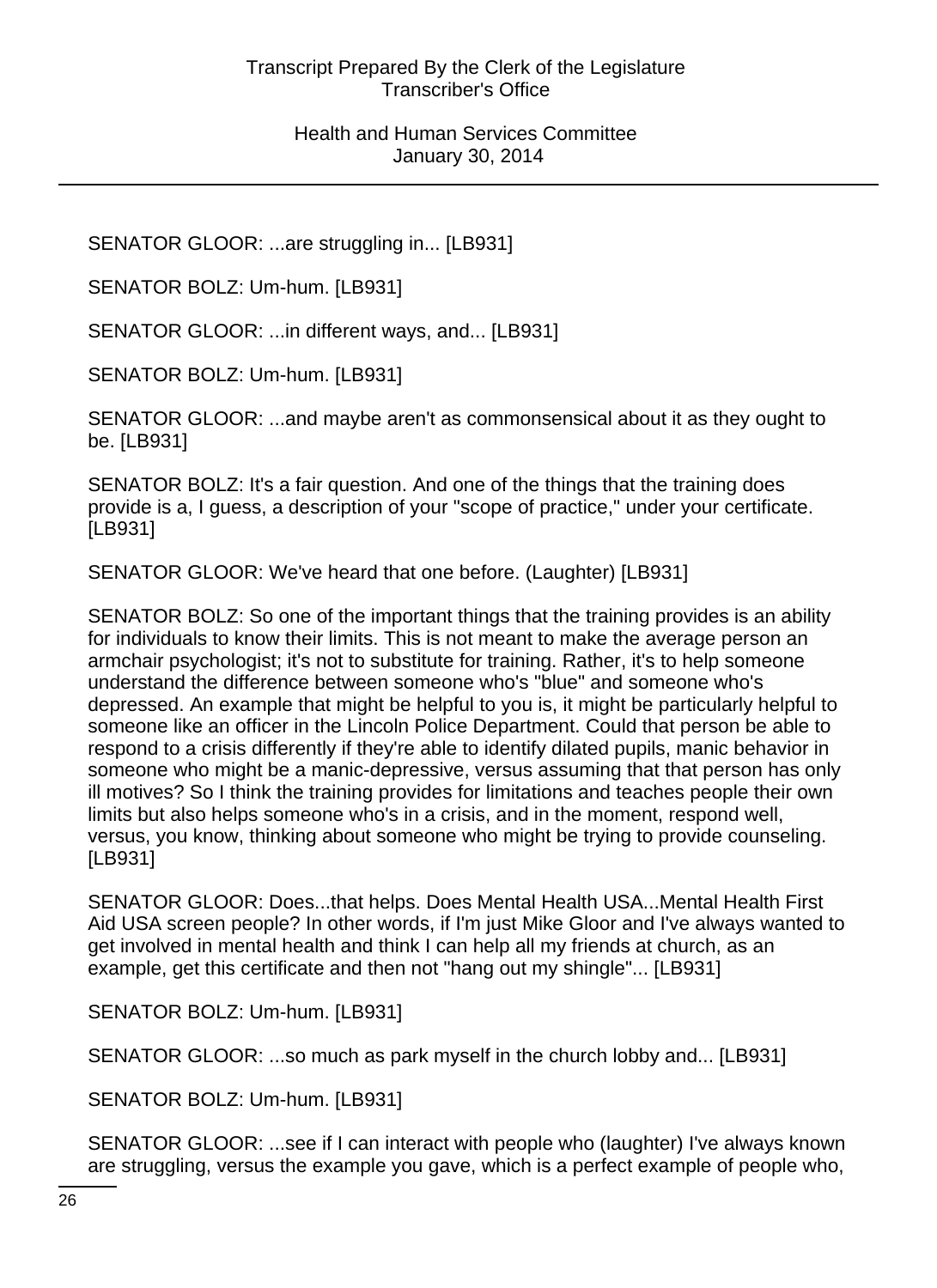given their positions and given what they do, you know, educators, law enforcement, even some people who are involved in acute care, those folks being a little better equipped to deal with it. [LB931]

SENATOR BOLZ: It's a fair question. And what I understand the root of your question being is, how do we make sure that people don't overstep what's appropriate? [LB931]

SENATOR GLOOR: Sure. [LB931]

SENATOR BOLZ: And...and I guess I would maybe come at that from a different angle and say...for example, what I'm most familiar with is that I'm a social worker, and that is...it's a protected title. I have to pass a test, and I have a scope of practice. And someone with a mental health first aid certificate would not be allowed to call him or herself a social worker. So I don't know that there are oversight functions in place with a mental health first aid certificate. But if someone were trying to get Medicaid reimbursement for counseling and what they had to offer you was a mental health first aid certificate, there would be limitations there. So, I mean, I guess, some of the professional structures might have some protections in place. And at the end of the day, just like CPR, this is crisis response; this is a low level of functioning. And just like CPR, that doesn't mean that you should trust someone to give you heart surgery. [LB931]

SENATOR GLOOR: No, but with CPR, somebody has collapsed and is lying on the ground... [LB931]

SENATOR BOLZ: Um-hum. [LB931]

SENATOR GLOOR: ...and you can make mistakes and misidentify that this person is actually taking a nap in the shade and hasn't collapsed. And you're not going to do CPR on them, in which case you're going to assume they're going to fight back a little bit. But in this case, it's not quite as clear that the person that needs help needs help. And, in fact, maybe they don't. That's the part I'm trying to get comfortable with. [LB931]

SENATOR BOLZ: Yeah. Yeah. And I guess I would say two brief things. One is, there are circumstances in which it's very clear; if someone called me and said, "Kate, I'm going to jump off a building"... [LB931]

SENATOR GLOOR: You bet. [LB931]

SENATOR BOLZ: ...I would still need a skill set. But the other thing I would say is that there are mental health professionals who will testify today, and my hope is that they might be able to respond to some of those questions... [LB931]

SENATOR GLOOR: Good. [LB931]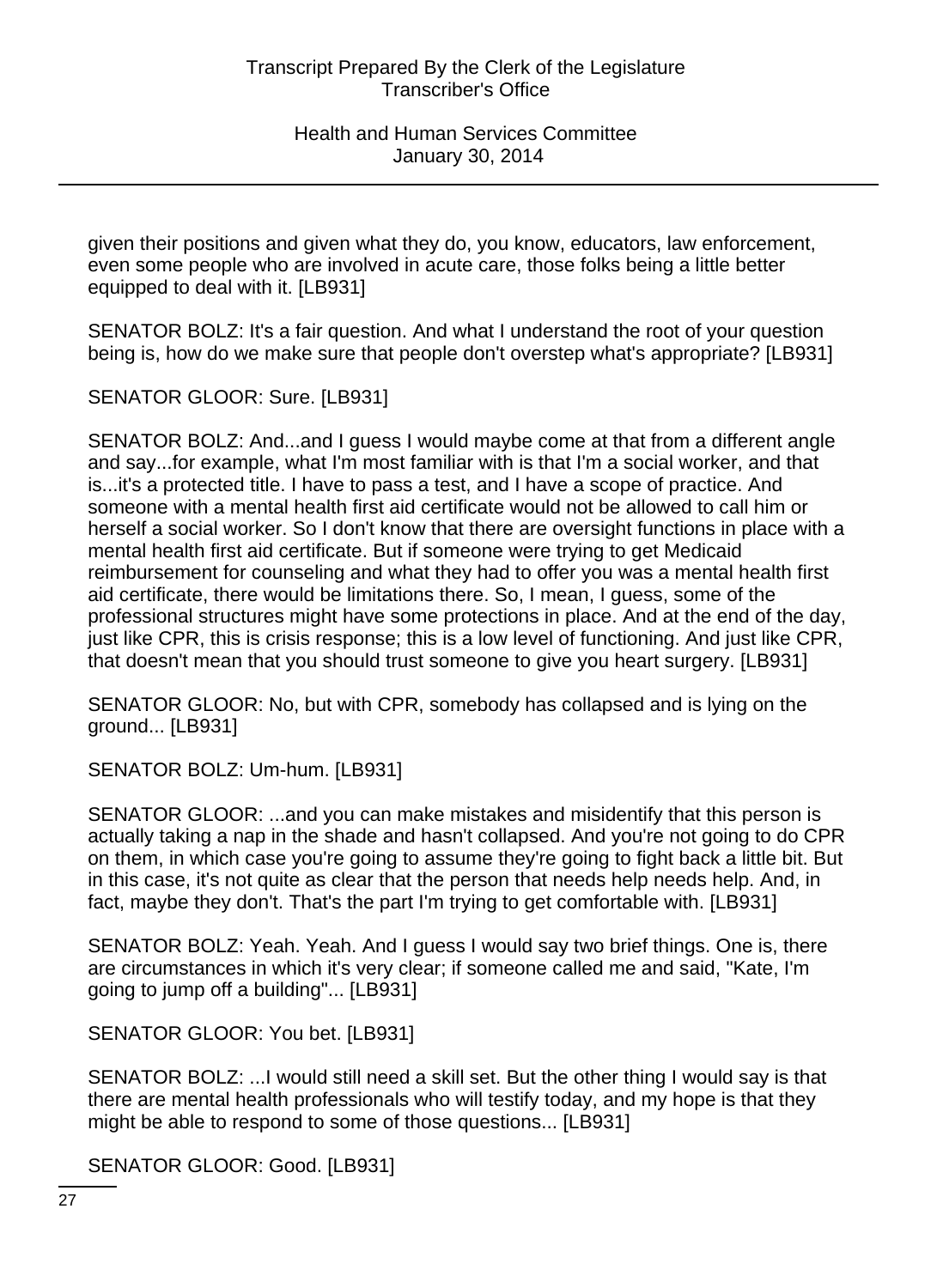SENATOR BOLZ: ...in a little bit more depth. [LB931]

SENATOR GLOOR: Okay, thank you. [LB931]

SENATOR CAMPBELL: Senator Crawford. [LB931]

SENATOR CRAWFORD: Thank you, Chairwoman Campbell. And thank you, Senator Bolz, for bringing this... [LB931]

SENATOR BOLZ: Um-hum. [LB931]

SENATOR CRAWFORD: ...very interesting idea. I imagine, just like CPR first aid, part of the instructions are when to call for help. I think you said that before, that part of the training would be trying to encourage people to get help or recognizing when to call help and which are the situations when you should call 9-1-1, versus a situation when some other type of call may be more appropriate. [LB931]

SENATOR BOLZ: Um-hum. [LB931]

SENATOR CRAWFORD: Is that true? [LB931]

SENATOR BOLZ: That's exactly right. [LB931]

SENATOR CRAWFORD: Thanks. [LB931]

SENATOR BOLZ: Um-hum. [LB931]

SENATOR CAMPBELL: Any other questions or comments? Senator Bolz, are you staying... [LB931]

SENATOR BOLZ: Um-hum. [LB931]

SENATOR CAMPBELL: ...to close? [LB931]

SENATOR BOLZ: I'll stay. [LB931]

SENATOR CAMPBELL: Okay. All right, we will go to our first proponent. Good afternoon. [LB931]

BETH BAXTER: (Exhibits 13, 14) Good afternoon. Good afternoon, Chairwoman Campbell and members of the Health and Human Services Committee. I am Beth Baxter, B-e-t-h B-a-x-t-e-r. And I'm here on behalf of the Nebraska Association of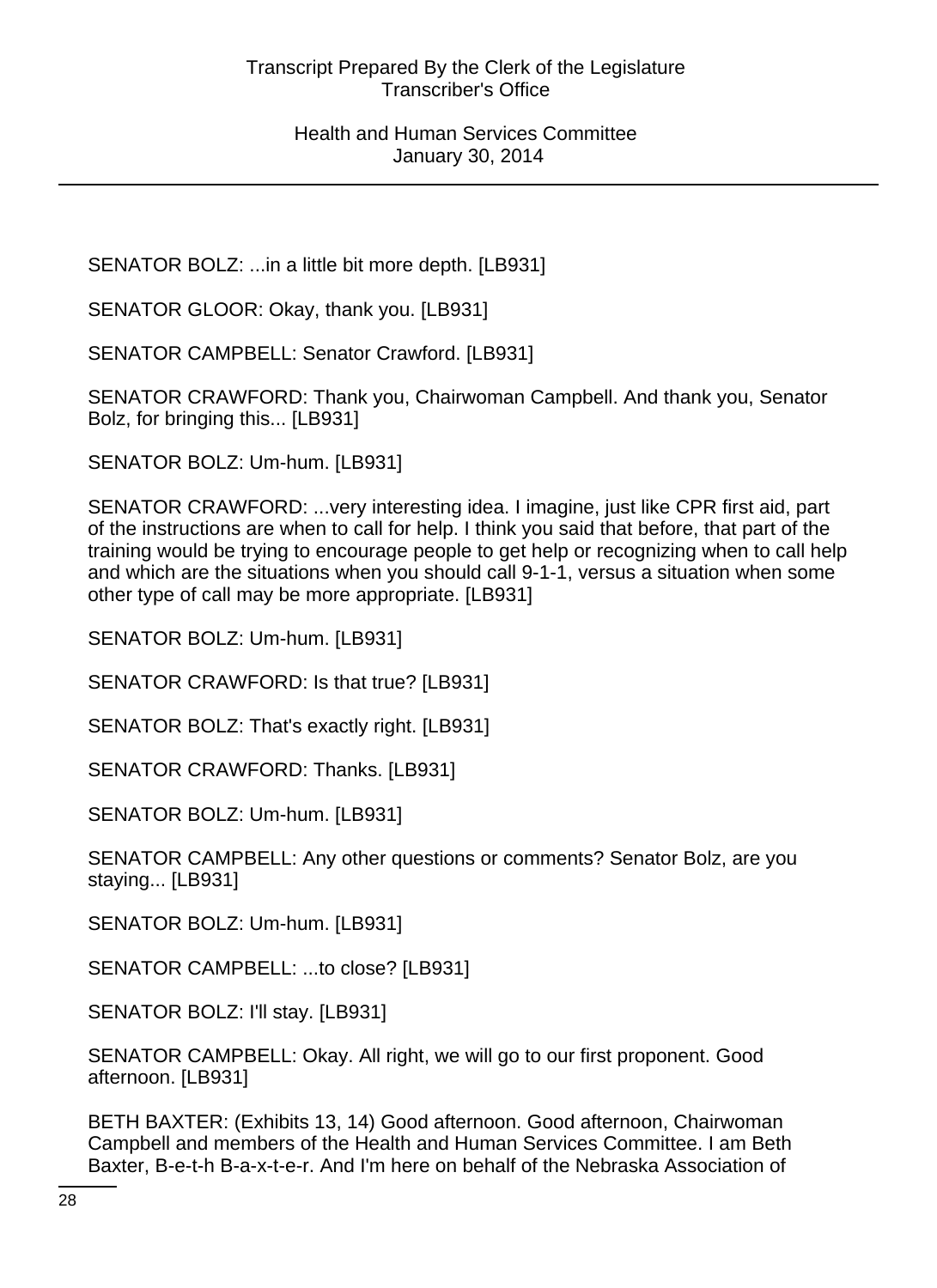Health and Human Services Committee January 30, 2014

Regional Administrators, a coalition of the six regional behavioral health authorities across the state of Nebraska. I serve as the administrator for Region 3 Behavioral Health Services, which encompasses 22 counties in the central part of Nebraska. And I appear before you today in support of LB931, which you've heard earlier, is the Nebraska Mental Health First Aid Training Act. And I, too, would like to thank Senator Bolz for introducing this important bill. It's been said that many people experience mental health or substance abuse disorders. They do not get help or they delay in getting help because they simply don't know what to do or where to go. If there is someone in their social network or place of work who is informed about the signs and symptoms and knowledgeable about the options available for professional help, that trained person becomes the catalyst for the person in need getting the help that they need. Research demonstrates that the sooner a person gets help, the better their outcomes are going to be. Mental health first aid is an extension of the concept of first aid response, only that mental health first aid responds to mental health and substance abuse problems. The training is aimed at nonbehavioral health professionals and specifically seeks to aid in reducing social distance of people who have a mental health disorder, with other folks. It's also increasing "helping" behaviors, so that people know how to reach out when it's appropriate to reach out and how to help others. And it also seeks to aid in providing strategies to assist a person who's in crisis. While mental health first aid is not a substitute for professional help, it does serve as an extension of the formalized service delivery system in that it helps the nonprofessional increase their confidence in providing help to other people, directing others to appropriate treatment, and decreasing the stigmatizing attitudes that are barriers to treatment. I personally believe that mental health first aid training is really an opportunity for us to equip communities to take care of their own. Through LB931, the Department of Health and Human Services will establish the mental health first aid training program through the regional behavioral health authorities who have the infrastructure to coordinate, to monitor, and support the training statewide, in both rural and urban areas. The behavioral health regions have long-established relationships with law enforcement, school personnel, college and university leadership, advocacy organizations, criminal justice, child welfare, veterans organizations, business and industry leaders, and the local health districts, which I believe will support opportunities for training various community stakeholders. The bill also includes an evaluation component to measure the efficacy of the training and which will tie in nicely with the evaluation process available through the National Council of Behavioral Health as part of their support for mental health first aid nationwide. Nebraska can gain from the experiences of other states while also participating in informing the behavioral health field of this effective program. Region 3, the organization that I'm a part of, we currently have only three mental health first aid trainers for a population base of approximately 223,000 people. So I think you can imagine the limitations that we have in providing this important training to a number of individuals. We found that those who have participated in our trainings have shared that they feel better equipped to help their family, their friends, their coworkers, other people within their faith communities and their social circles who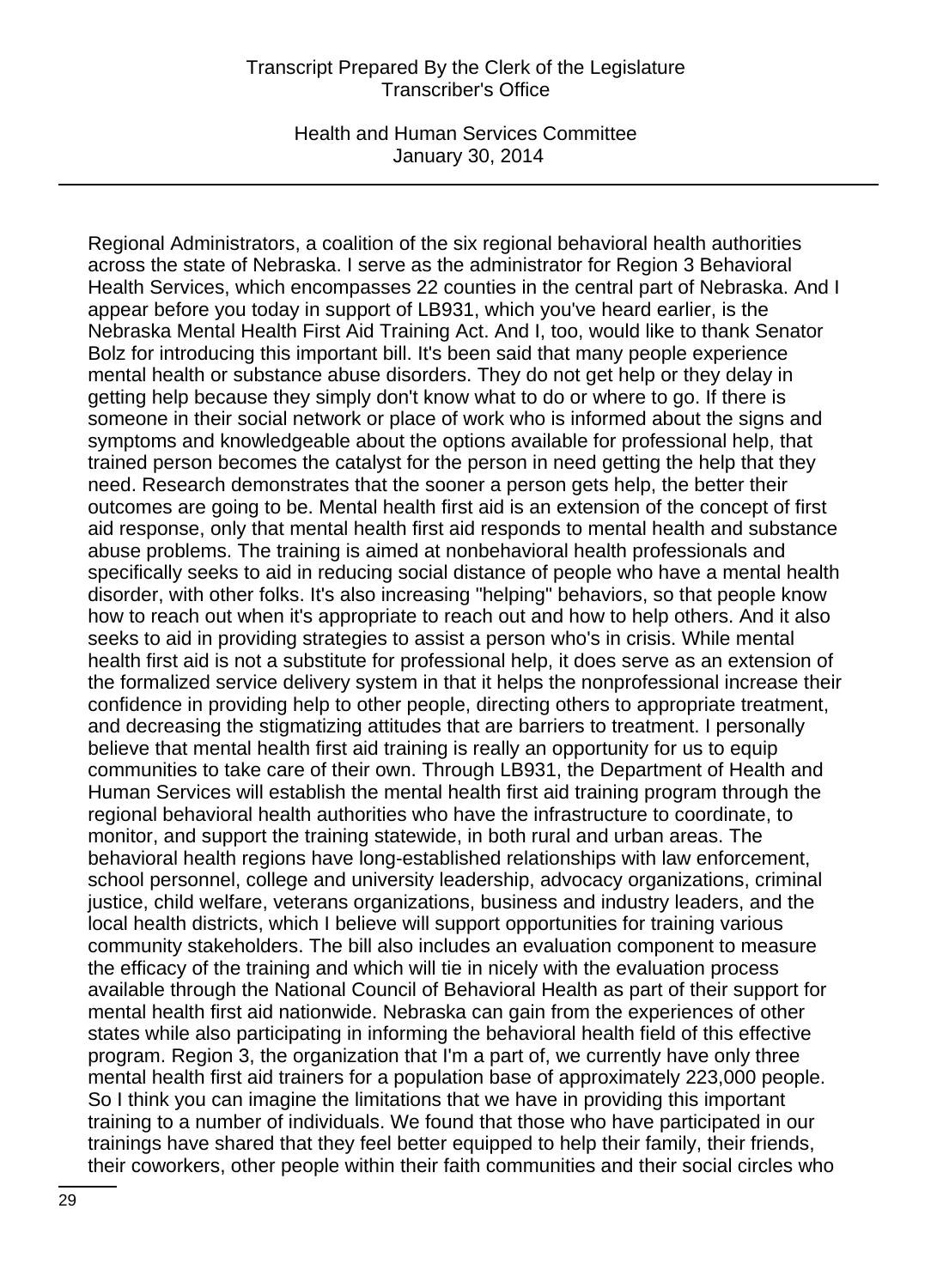Health and Human Services Committee January 30, 2014

experience a mental health or substance abuse problem. We've trained high school students in mental health first aid, and these young people state that they're better equipped to help their friends and classmates by understanding what their signs and symptoms are and supporting their friends and classmates in getting the help that they need. Nebraska has a shortage of behavioral health professionals, and several of these high school students have even stated that by taking the mental health first aid training, it's really created an interest in them to maybe go on and pursue a behavioral health field. So it serves as a dual purpose, in helping us expand our work force. Mental health is essential to overall health. Therefore, investing in the Nebraska Mental Health First Aid Training Act really is an investment in improving the health and well-being of all Nebraskans. I would like to thank the committee for the opportunity to testify in support of this bill and would be happy to answer any questions that you might have. [LB931]

SENATOR CAMPBELL: Senator Gloor. [LB931]

SENATOR GLOOR: Thank you, Senator Campbell. And Beth, thank you for your testimony. Thank you for once again driving a long way to come in and testify in front of us. You've got a ways to go, and I hope you get home before the weather gets a little dicey for you. So as I'm listening to Senator Bolz in her opening, I'm looking at you, wondering whether you're here to testify as a proponent or an opponent, not sure that maybe from a standpoint of this program there were some concerns within the regions about whether some of the concerns I expressed were real or not. So I'm relieved that...for a couple of reasons. One is you're here as a proponent; the second is, this clearly isn't a new program. [LB931]

BETH BAXTER: No. [LB931]

SENATOR GLOOR: You've got trainers already. We're talking about expanding a program or at least putting in statute a program that's already in place and tested. So this is in place in Region 3... [LB931]

BETH BAXTER: Um-hum. [LB931]

SENATOR GLOOR: ...and you've already done training. How do you pick who to train? How do you decide where you want these folks to get this training? Or do you just have trainers for anybody who happens to knock on the door and says, "I want to do this"? I'm guessing you're proactive on this, not reactive. [LB931]

BETH BAXTER: Well, currently our trainers are three of my staff members... [LB931]

SENATOR GLOOR: Yeah. [LB931]

BETH BAXTER: ...who serve in various roles within the organization: one is a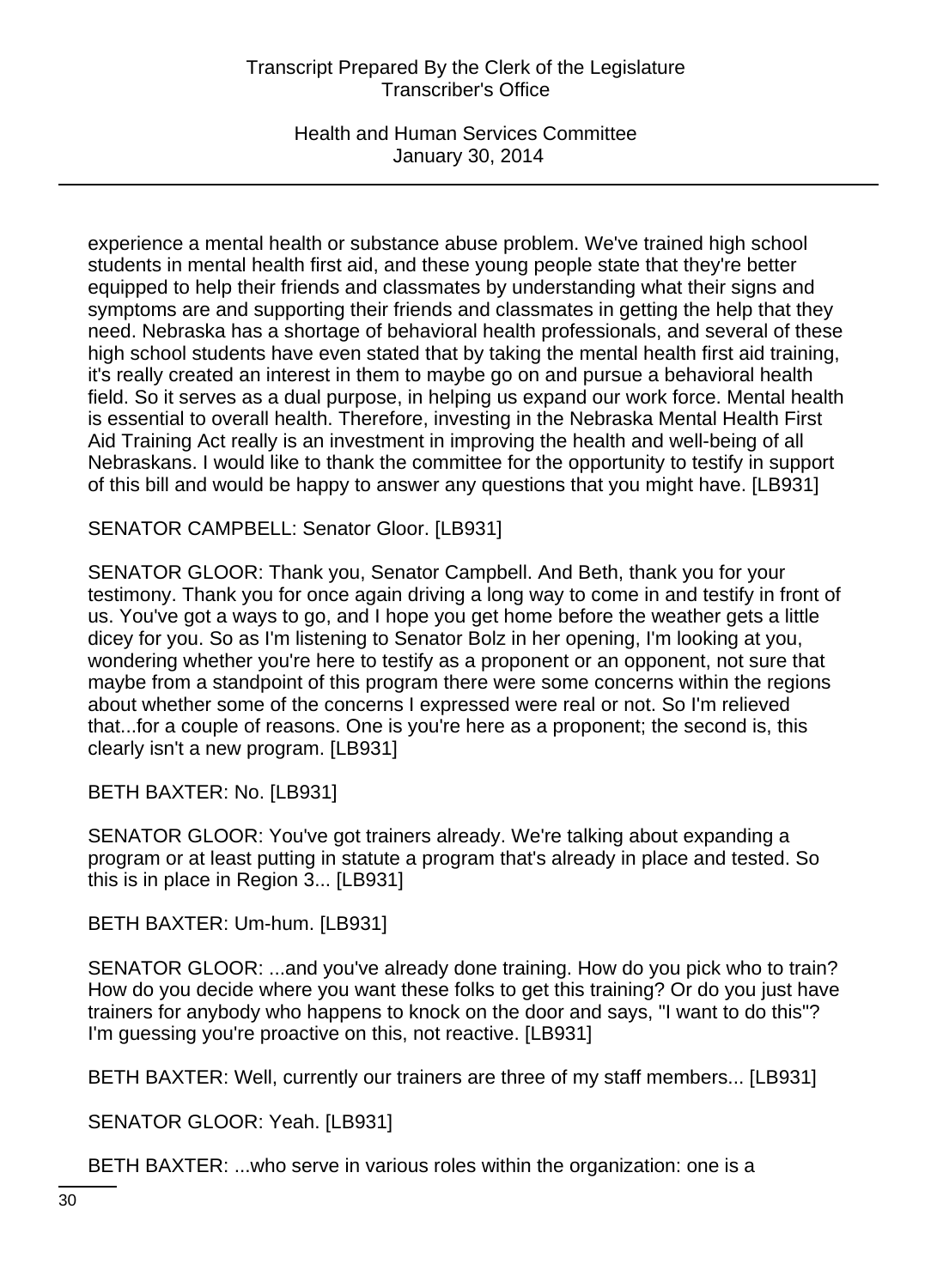Health and Human Services Committee January 30, 2014

manager/supervisor; one is a direct-care worker who is a case manager that works with individuals who experience psychiatric crisis; and the other is one of our consumer leaders and has the opportunity to share her experience. I think your question earlier about how do we identify who these are, I think that that's a good question, and I think it's one that I certainly, as we expand this, will take a look at. I think what we've done previously and what I've heard other organizations do, is you really go out and try to recruit people. So you have some individuals in mind, maybe based on their relationship within the community; they're well respected, they're articulate, those types of things. So we've been in a position to recruit for trainers and probably will continue to do that. And my sense is, as the training grows--that we have more trainers, other people are exposed to it in a training session--that we will generate more interest in it. [LB931]

SENATOR GLOOR: Well...and I would guess any of us in the committee, if given a few minutes, could come up with a short list of people we'd think would be a good fit... [LB931]

BETH BAXTER: Yeah. [LB931]

SENATOR GLOOR: ...you know, guidance counselors in school, Scout leaders. I mean, you could put together a list pretty fast, I think. The question is, do they come to you? Do you go to them? If we have this set up, clearly, we want it to be used, because we think it's... [LB931]

BETH BAXTER: Um-hum. [LB931]

SENATOR GLOOR: ...beneficial to society overall. How do we make sure that it's used and where do we get the most bang for our dollars? [LB931]

BETH BAXTER: And I think, you know, probably a simple strategy would be to ask people to provide some reference letters, you know, and we can check through those and see what the interest is. I think also, the training, it requires a real time commitment. As Senator Bolz said, it's a five-day training...daylong, you know, for five days. So people have to be pretty committed to do this. It's not an inexpensive training program, and so the dollars provided through this bill will pay for that training, and then we can help support those people in participating. [LB931]

SENATOR GLOOR: The training we're talking about is training the trainers. [LB931]

BETH BAXTER: Train the trainers, yes. [LB931]

SENATOR GLOOR: Okay. [LB931]

BETH BAXTER: And that really is the...it's worked well with other training concepts. You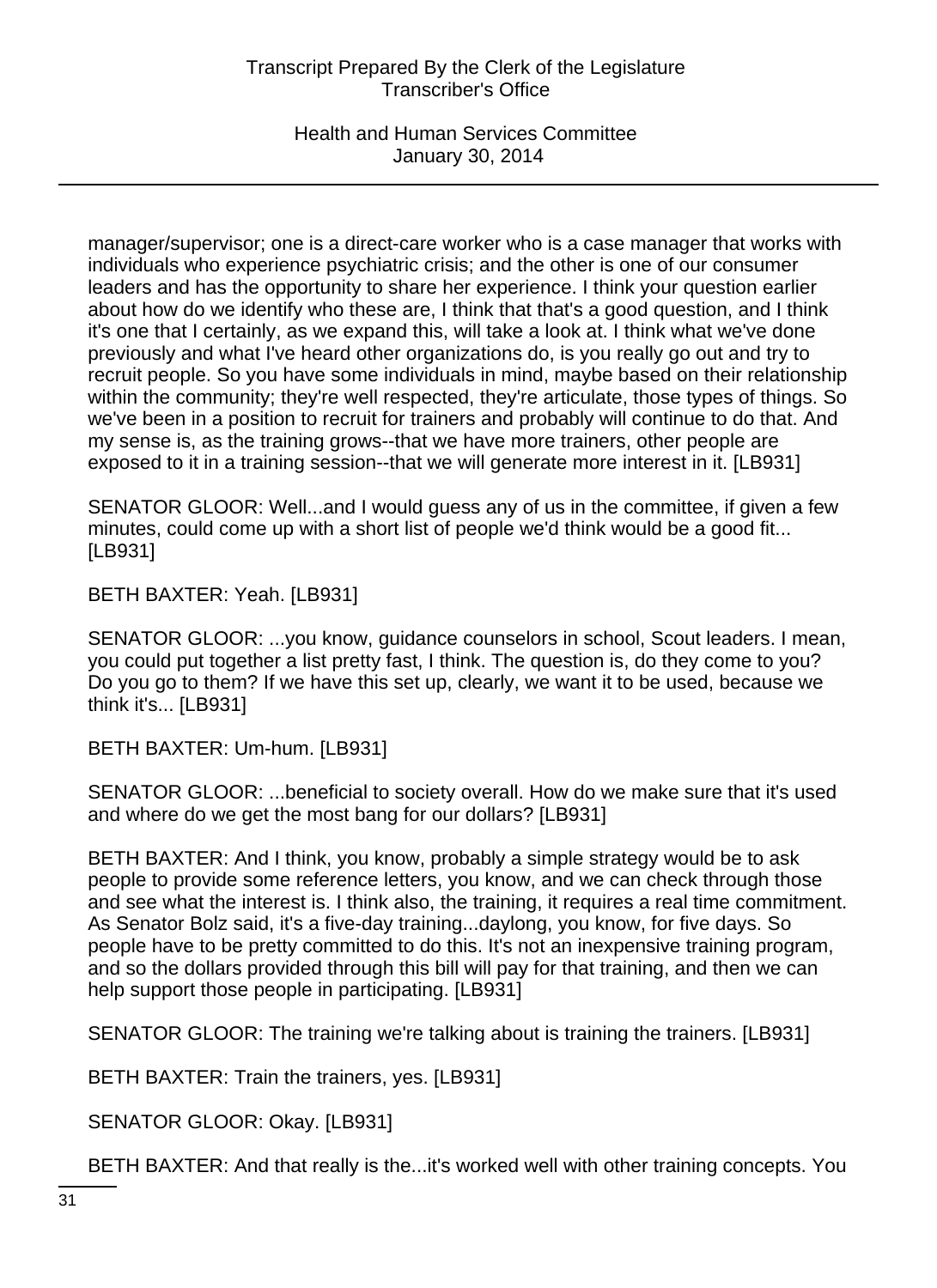kind of start small, and then you're able to grow that constituency out across the state. [LB931]

SENATOR CAMPBELL: Senator Howard. [LB931]

SENATOR HOWARD: Thank you, Senator Campbell. And thank you for your testimony. If you have three trainers on staff, how many people have they trained so far? [LB931]

BETH BAXTER: We haven't kept track, because I asked them that the other day. (Laughter) But I would...and I'm sure they'll start to keep track now. I would safely say that we've probably trained at least 200 people. [LB931]

SENATOR HOWARD: Annually? [LB931]

BETH BAXTER: Well, we've only been doing it about a year and a half. [LB931]

SENATOR HOWARD: Okay. [LB931]

BETH BAXTER: So...it's very popular. And there is a curriculum that's specific for young people. We utilized, kind of, the adult training--we didn't know that there was one for young people--and kind of geared it towards...for kids. And it's really exciting to see their enthusiasm. And I think we can, you know, kind of carry that along and really realize the impact that that can have in our schools and with the young kids. [LB931]

SENATOR HOWARD: Do all of the regions have trainers on staff? [LB931]

BETH BAXTER: No, we don't. Region 4 has some. I believe that there are some in the eastern part of the state and probably in Region 5. Also, the Panhandle, Region 1, has some. But we're really hoping that we can expand this. And, as Senator Gloor said, it's not new. And I'm here supporting it because we've seen it work. You know, we've tested it out; it has great national research behind it. And we've seen the impact that it's had on others. [LB931]

SENATOR HOWARD: Thank you. [LB931]

BETH BAXTER: Um-hum. [LB931]

SENATOR CAMPBELL: Any other questions or concerns? I would have to say, Beth, from all the times you've testified here, if you put your stamp of approval on something... [LB931]

BETH BAXTER: Thank you. [LB931]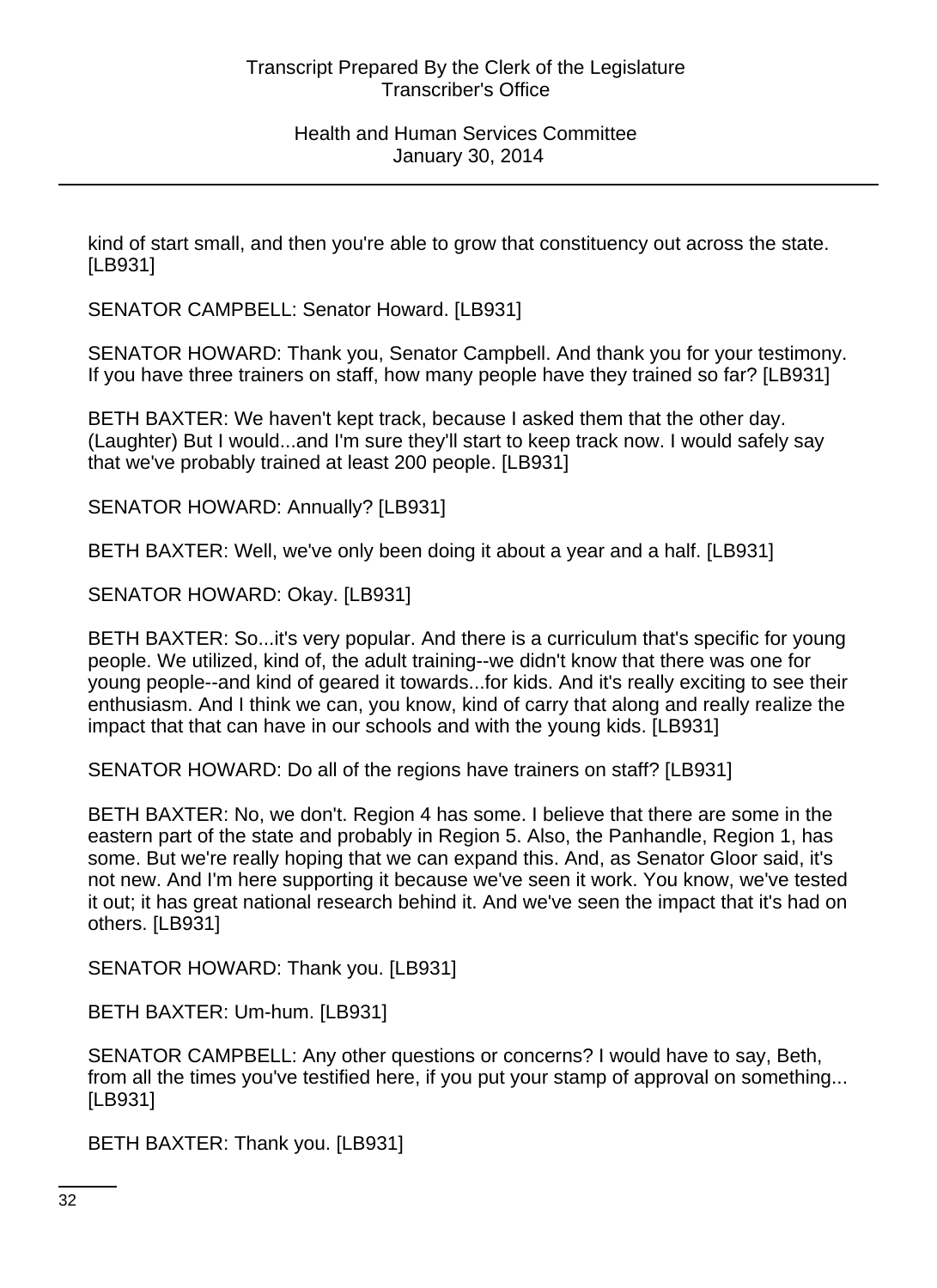SENATOR CAMPBELL: ...for some of us that's probably the best testimony there is. [LB931]

BETH BAXTER: Thank you very much. [LB931]

SENATOR CAMPBELL: Your long history of advocacy and work in this field, so we appreciate you taking the time to come and testify. Our next proponent. Good afternoon. [LB931]

RUSS UHING: Hi. My name is Russ Uhing, the director of student services for Lincoln Public Schools. First name, Russ, R-u-s-s; last name is Uhing, U-h-i-n-g. As part of my role as director of student services, I help oversee our attendance and student management procedures as well as our counseling program and our social workers. Thank you for this opportunity to share some information regarding the LB931. It was stated in the bill that one in four Americans face a mental illness at some time in his or her lifetime. I'd like to just share a couple of other statistics. And again, representing Lincoln Public Schools, I'll spend more time talking about it from the student perspective. But the National Federation of Families for Children's Mental Health shares that one in five young people will have a mental, emotional, or behavioral challenge. And despite these high rates, four out of five of them between the ages of 6 and 17 do not receive any help for these challenges. And the vast majority of those individuals are minority children. We support this bill because we believe that educating a wider group of people may lead to earlier detection and support of children, which will improve resiliency, and ultimately to a successful life. It's been mentioned several times that...comparing this to medical first aid, and we kind of see the same type of thing, to where it's going to increase not only our community but our staff's ability, knowledge, and capacity to help identify mental health systems, potential problems, short-term interventions and help build that bridge to professional help. Beth, the previous presenter had mentioned that preventing illness...the importance of preventing mental illness early in a child's life to help teach coping strategies and provide support helps to prevent difficulties later. Many of those difficulties manifest themselves in behavior problems in high anxiety, withdrawal. There's a number of different ways that those difficulties are shown. We really believe that this will help reduce stigma of mental health. And when that is reduced, it will entice children and families to be more likely to seek help and be able to recognize that help and to seek help. We also know that with our juvenile justice system as well as our adult system, that a very large percentage of people within those systems have mental health issues. Again, the belief and the hope that increasing this awareness, increasing our school and community response to that can help not only the education piece but also if we can reduce those numbers, that would be great. We appreciate the criteria within it to measure the efficacy of the training programs. We appreciate, as a school system, being one of the groups mentioned, that we would be able to have those services available to us. We recognize and would greatly appreciate being able to be a part of that and see how we could use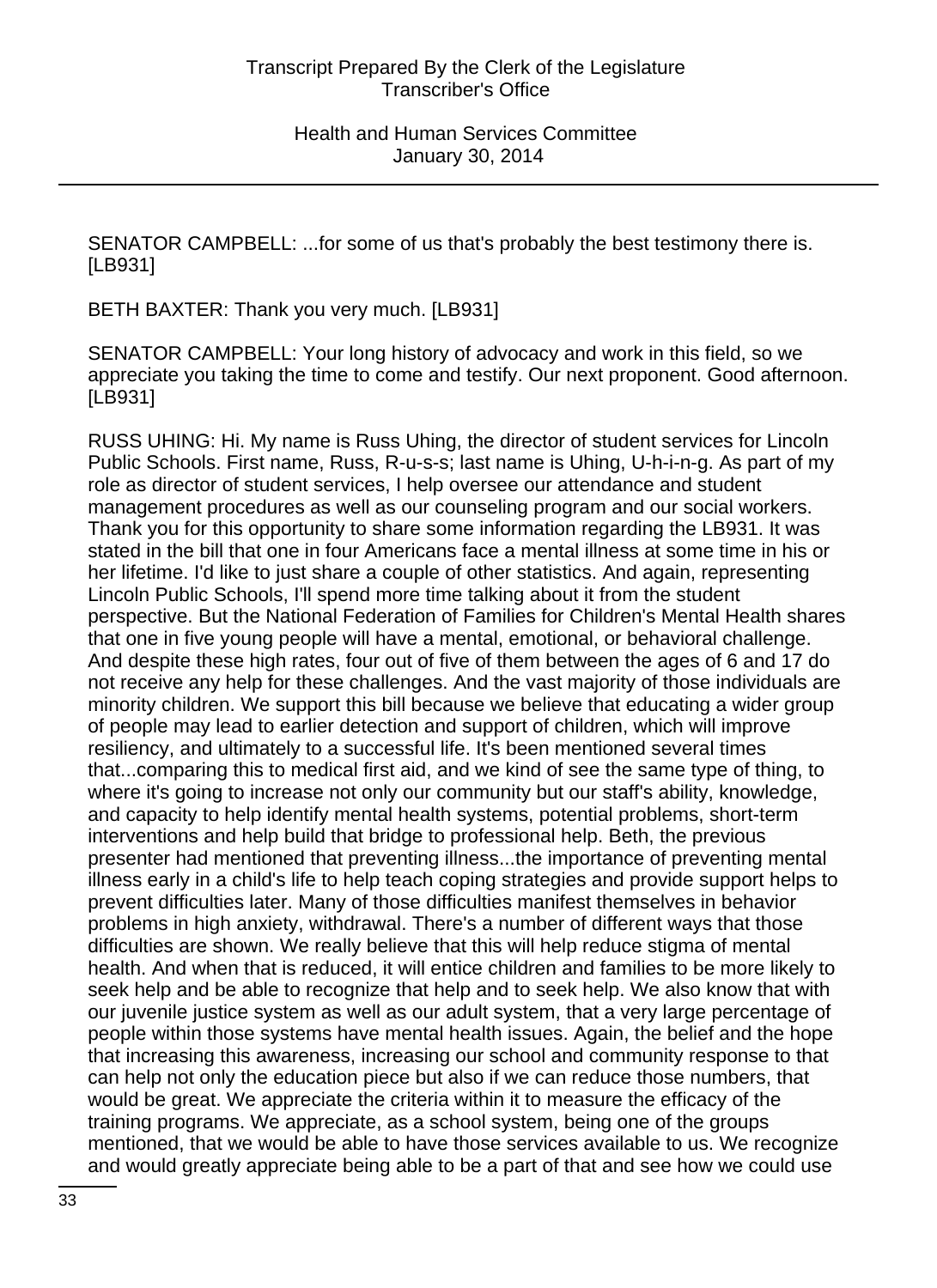that. Thank you to Senator Bolz for sponsoring this bill to contribute to young people getting the mental health they need to help improve their social and emotional lives, which, hopefully, leads to improvement of academic skills, graduation rates, and leading a more productive life. Thank you. [LB931]

SENATOR CAMPBELL: Thank you very much. Questions or comments from the senators? Thank you, Mr. Uhing, always good... [LB931]

RUSS UHING: Thank you. [LB931]

SENATOR CAMPBELL: Our next proponent. Good afternoon. [LB931]

PAUL GREENWELL: (Exhibit 15) Good afternoon. My name is Paul Greenwell, P-a-u-l G-r-e-e-n-w-e-l-l. Good afternoon. Thank you to Senator Bolz for introducing this bill and to the committee for considering it. My name is Paul Greenwell, and I'm the program supervisor for Lutheran Family Services At Ease program, which focuses on providing trauma treatment and therapeutic support to active military members, veterans, and their loved ones. I'm happy to speak in favor of LB931 and to speak specifically about its potential benefits for our state's military members and veterans as well as their families. Recent statistics regarding veterans state the following. There are over 2.3 million American veterans of the Iraq and Afghanistan wars. At least 20 percent of Iraq and Afghanistan veterans have posttraumatic stress disorder and/or depression. Fifty percent of those with posttraumatic stress disorder do not seek treatment. And of that 50 percent, only half of those will receive minimally adequate treatment. It's estimated that more than 19 percent of veterans may have traumatic brain injury. Recent studies will show that veterans suicide is higher than thought, with estimates suggesting more than 22 suicides per day; that equals to 1 suicide every 65 minutes. And in 2012, more active-duty personnel died by their own hand than in combat. Specific to Nebraska, the National Council for Behavioral Health reports that there are over 15,000 OEF/OIF veterans living in Nebraska and more than 4,600 of those are likely struggling with a mental health disorder. These statistics remain despite increased funding and support for the Veterans Administration and the development of community-based treatment centers. It's clear, to me at least, that the solution to supporting our veterans and their families will require more than just increased funding to the VA or to professional services. We need citizens who can understand mental health issues, intervene and advocate on behalf of those who are struggling with mental health issues, and be a part of battling the stigma and misunderstanding associated with mental illness and mental health problems. In my work with military members, veterans, and their loved ones, I frequently speak with individuals whose loved one is struggling; and they speak about not knowing how to talk to them, not understanding how to support them or how to encourage them to seek the help they need. These loved ones do the best they can, but they frequently do so by themselves, out of fear and respect for their loved one. This pattern leads to family members, including children, who walk around their homes on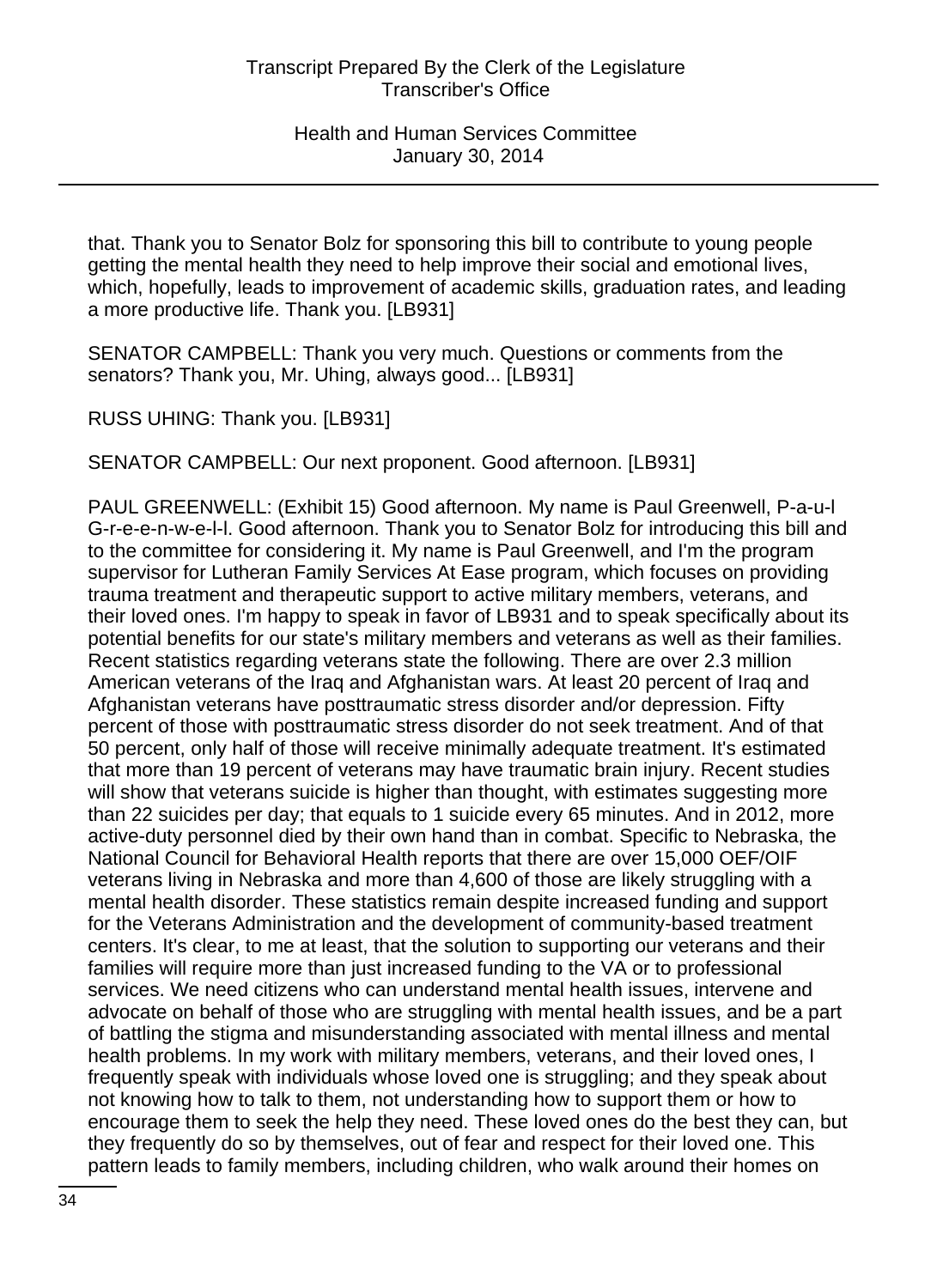Health and Human Services Committee January 30, 2014

eggshells, trying to avoid doing or saying the wrong thing. Over time, this pattern can lead to something we call "secondary trauma." This is illustrated through numerous stories from Korean War and Vietnam War veterans who state that their loved ones avoid speaking about the war and who avoid startling their loved ones. As a Korean War veteran told me, quote: She still knows not to wake me up, because she doesn't know what I will do. This bill provides a real opportunity to empower those in our state who are confronted with the reality of mental illness every day in the lives of their family and friends. This bill opens the door to identifying mental illness or psychological struggles before they cause someone to lose a job, ruin a marriage or relationship, or, worse, lead to someone committing suicide. Through this bill, I see the opportunity to train teachers, pastors, employers, friends, family members, social service workers, and everyday Nebraskans who would like to be able to help but don't know how. In my work with veterans and their families, I see an opportunity to help family members better understand mental illness and how they can support and advocate for their loved one. In this bill, I see the potential for saving families and saving lives. It's a privilege to be able to speak here today on behalf of Lutheran Family Services and the Nebraska Association of Behavioral Health Organizations in support of this bill. Our military members and their families have sacrificed so much in caring out their duty; in this bill, I see an opportunity for us as a state to support them and to thank them for all they've sacrificed. I'd be happy to take any questions. [LB931]

SENATOR CAMPBELL: Thank you. Are there questions for Mr. Greenwell? Senator Crawford. [LB931]

SENATOR CRAWFORD: Thank you, Chairwoman Campbell. And thank you, Paul, for coming and for all your work... [LB931]

PAUL GREENWELL: Thank you. [LB931]

SENATOR CRAWFORD: ...in our communities, including Bellevue. (Laugh) Now, I'm thinking that, then, the...not the trainers but the people who get the training from the trainers, this could very well be spouses of military members, knowing how to deal with these issues in the house or knowing how to help their kids with these issues, is that fair? I mean, is that kind of what you have in mind when you talk about people walking on... [LB931]

PAUL GREENWELL: When I read the bill, that's what I...that's what I'm hoping. [LB931]

SENATOR CRAWFORD: ...eggshells? [LB931]

PAUL GREENWELL: The family members that I run into are frequently blaming themselves. [LB931]